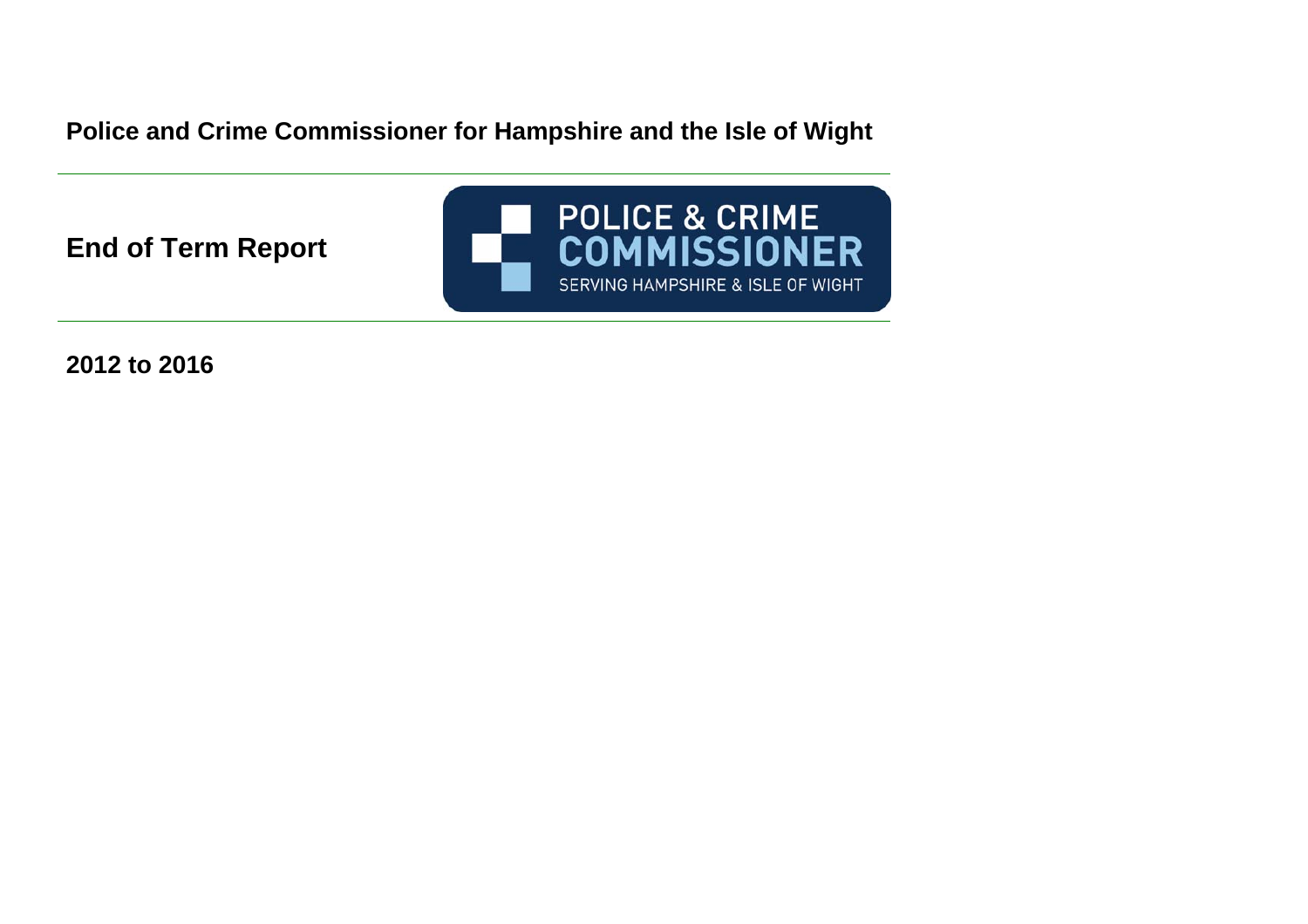# **Introduction**

This report, produced at the request of the Police and Crime Panel, highlights the work undertaken by me, and the OPCC, during the period since my election, in November 2012, as the Police and Crime Commissioner for Hampshire and the Isle of Wight, through to March 2016. It describes how the services delivered, and initiatives undertaken stand against the priorities and commitments set out in my Police and Crime Plan, presented to the Panel in March 2013. It illustrates, quite clearly, the different and wider ranging responsibilities expected of a Police and Crime Commissioner, when compared against the previous Police Authority structure. I'm pleased that, despite these greater responsibilities, the cost of the OPCC has not exceeded that of the old Police Authority.



This report stands in evidence as to how, against the backdrop of austerity cuts, I've been able to maintain an efficient and effective police service for the public of Hampshire and the Isle of Wight. It shows, through taking a more businesslike approach to all we do, how operational policing is starting to see benefits. The Estates Strategy is saving money while delivering a much more efficient and modern working environment. Likewise, investment in body worn video, Information and Communication Technology and willingness to work in partnership is keeping the Constabulary at the forefront of modern policing. It was of particular note that HMIC has classed the Constabulary's planning for the future as "outstanding". The report also articulates why HMIC has recognised my commitment to neighbourhood policing; keeping police officers and Police Community Support Officers as a visible presence that engages and communicates well with communities, delivering traditional policing in the modern environment.

To me, the role of Police and Crime Commissioner is not just about governance of the Constabulary. It is, and most importantly, about encouraging "social change" across our communities; change that begins to see fewer crimes committed, fewer people entering the costly criminal justice system and so fewer victims of crime. This is why the priorities in my Police and Crime Plan speak of preventing crime in the first place, educating and supporting young people away from criminality, and of putting victims and witnesses at the heart of the criminal justice system.

It is important for any society to support its young people into adulthood, to protect them from abuse and to educate them away from offending. For these reasons there is a great deal in this report that refers to working with, and supporting, young people. Of particular note is the nationally recognised, and award winning, Community Court Project; a restorative justice approach to dealing with anti-social behaviour that is producing both reduced offending and high levels of victim satisfaction.

I hope you will find this document not only informative, but a sign post to what can be achieved into the future.

Thank you.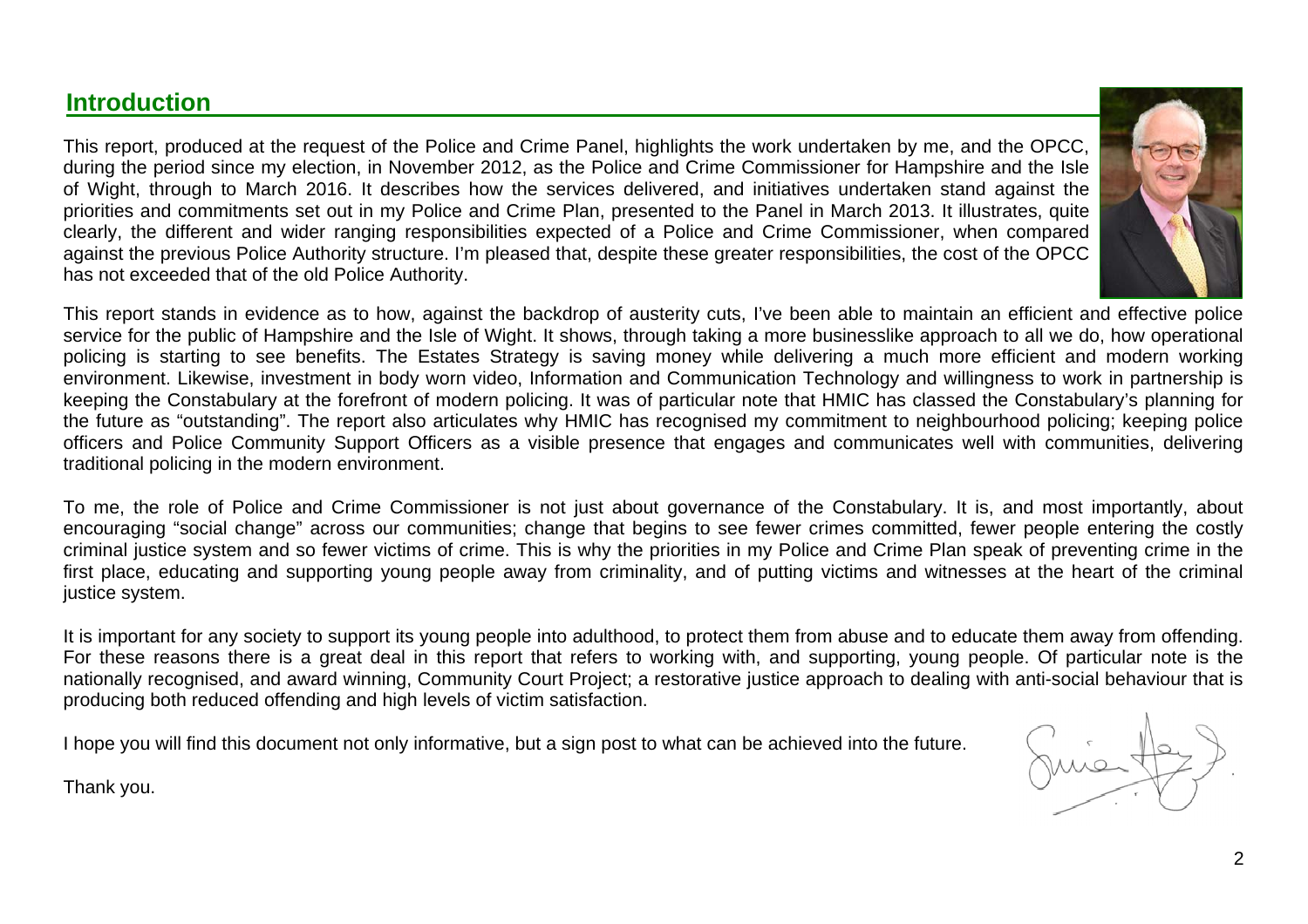### **Achievements**

# **Priority 1: Improve frontline policing to deter criminals and keep communities safe**

There has been a vast amount of activity to improve frontline policing over the last three and a half years. This section highlights the key achievements in this area.

#### Modernised force structure

Facing the financial challenges we did, with over £80 million being cut from the police budget since 2010, I have supported Hampshire Constabulary in delivering a comprehensive Operational Change Programme, designed to increase effectiveness, release financial savings, reduce demand for police services, increase shared services with other forces and public services, embrace opportunities for technological development, and ensure flexibility to respond to civil emergencies and major events. This programme was fully implemented by April 2016 and resulted in the delivery of the following:

- Introduction of a Resolution Centre to manage non-emergency incidents through telephone resolution, in order to reduce demand on the rest of the force.
- Implementation of new neighbourhood boundaries and teams aligned with council wards
- Implementation of omni-competent investigation teams
- Implementation of new Response and Patrol teams and borderless deployment process

Neighbourhood policing was a 'red line' for me from 2012 when I was elected as Police and Crime Commissioner, and this was reflected in the Operational Change Programme. I have been committed to having a police presence in our neighbourhoods which is why I have protected Police Community Support Officer (PCSO) numbers and will now be recruiting 198 new police constables into the force to stop the reduction in numbers we have seen as a result of funding cuts in recent years.

Such fundamental, rapid change within the organisation has understandably not been without its challenges. However, I am pleased to report that in 2015 Her Majesty's Inspectorate of Constabulary (HMIC) rated Hampshire Constabulary to be 'good' at being effective, efficient, and

- Saved £2 million a year in revenue expenditure on the estate
- Maintenance backlog reduced from £5 million to £0
- Provided 142 modern cells, reducing the cost of the custody estate and providing suitable facilities to support quicker processing detainees
- £80 million savings since 2010
- 1 in 6 residents in the South East have been victims of cyber crime in the last month. 84% of residents have experienced some form of attempted cyber crime in the last 12 months. I have now invested £1.5 million to tackle this problem.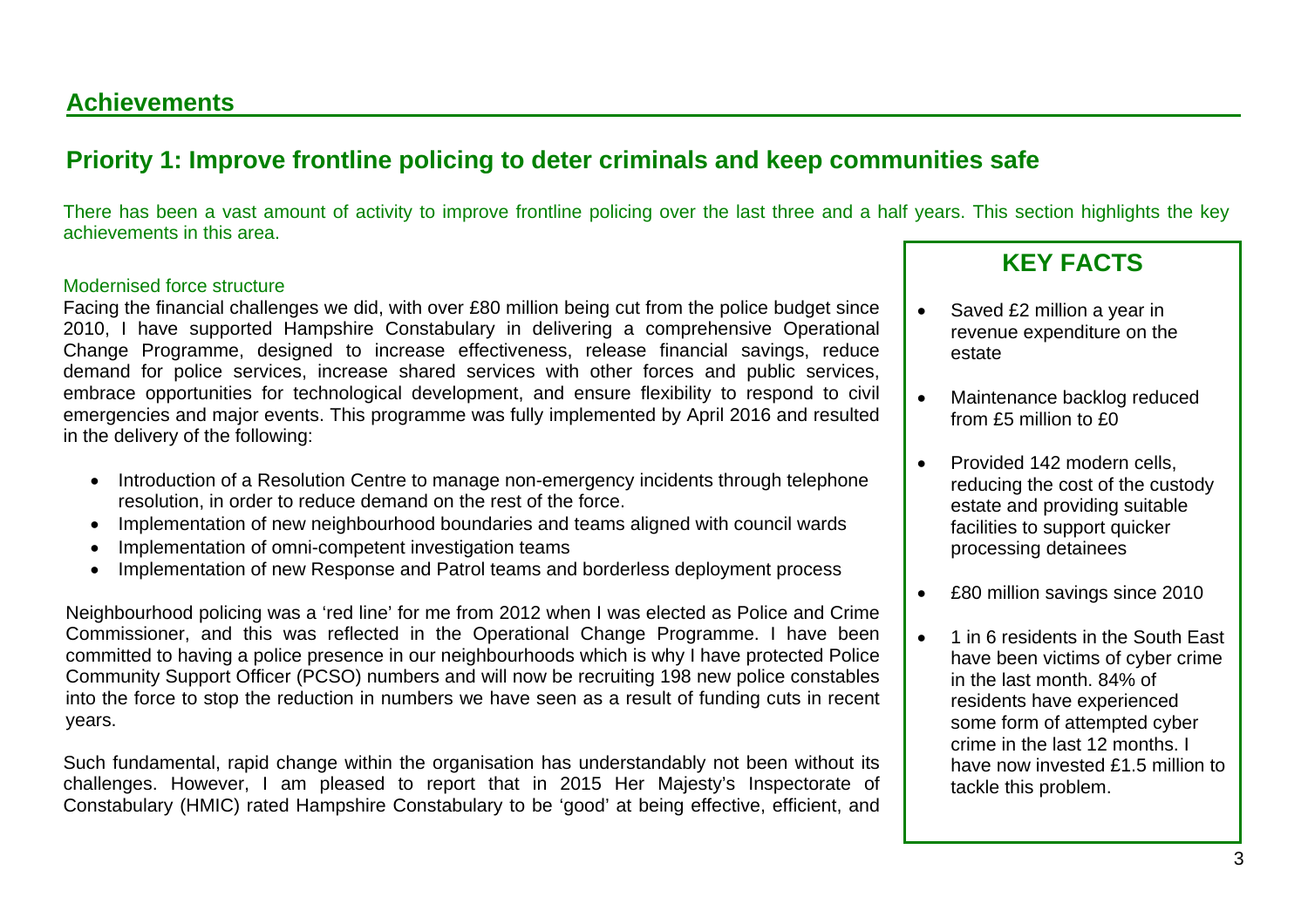legitimate at keeping people safe and reducing crime  $$ testament to the policing model implemented in Hampshire and the Isle of Wight.

Committed to ensuring Hampshire Constabulary is at the forefront of the modernisation of policing, I undertook a technology review which looked at the use and effectiveness of body worn video and contact management. As a result of this review, Hampshire Constabulary now has a five year ICT Plan with Thames Valley Police, and has rolled out the use of body worn video across the force. Recent research has found that body worn video can result in a 12% increase in charges, a 9% increase in early guilty pleas, and up to 100% reduction in complaints against officers (West Midlands Police).

#### Improvements in tackling cyber crime

Cyber Crime has been a growing threat during my time in office, and in fact by next year the Home Office expects the volume of cyber crime to exceed that of traditional crime. This year I have committed £1.5 million to tackling this issue, ensuring that people, businesses and communities are as safe as possible from cyber crime threats. In addition I have supported Hampshire Constabulary in taking part in a 12 month pilot scheme to recruit specialist volunteers to increase the skill set within the Force to prevent and solve cyber crime; advising on live investigations, analysing phones or computers for evidence, and providing advice to regular digital investigators.

### **FOCUS ON… Rural Policing Strategy**

Outside of the two unitary areas of Portsmouth and Southampton, much of Hampshire and the Isle of Wight is rural. I challenged Hampshire Constabulary to devise a rural policing strategy that reflects the unique needs of our local communities, with a focus on farms and agriculture, heritage, wildlife and environment, and tourism. The resulting strategy, led and championed by my Assistant Commissioner Judy Venables, was launched at the New Forest County Show in July 2014, alongside the Hampshire Community Alert system to help keep local communities better informed on issues relating to local policing and crime.

As a result of the strategy there have been a number of key achievements, including:

- Operation Falcon aims to protect our rural communities and make them a hostile environment for criminals, reduce rural crime, and improve confidence in the police amongst rural communities. Tackling a different issue each month, the operation is linked to seasonal crime types that affect rural communities. For example, one month the operation targeted theft from motor vehicles, with high visibility and covert patrols concentrating on beauty spot car parks where vehicles have been left whilst owners enjoyed the countryside. As a result the New Forest saw a 55% reduction in reported beauty spot theft from motor vehicle offences.
- Introducing a Chief Inspector for each district area and ringfenced Neighbourhood Policing Team, to ensure locally led policing and facilitate local accountability.
- Dedicated Country Watch Team that specialises in dealing with rural issues and wildlife crime. They work closely with key partner agencies and build up contacts in the community to help them tackle issues effectively.
- Introduction of a Rural Crime Partnership group, chaired by an Assistant Chief Constable – symbolising that rural policing is now seen on an equal footing with urban policing within the Constabulary.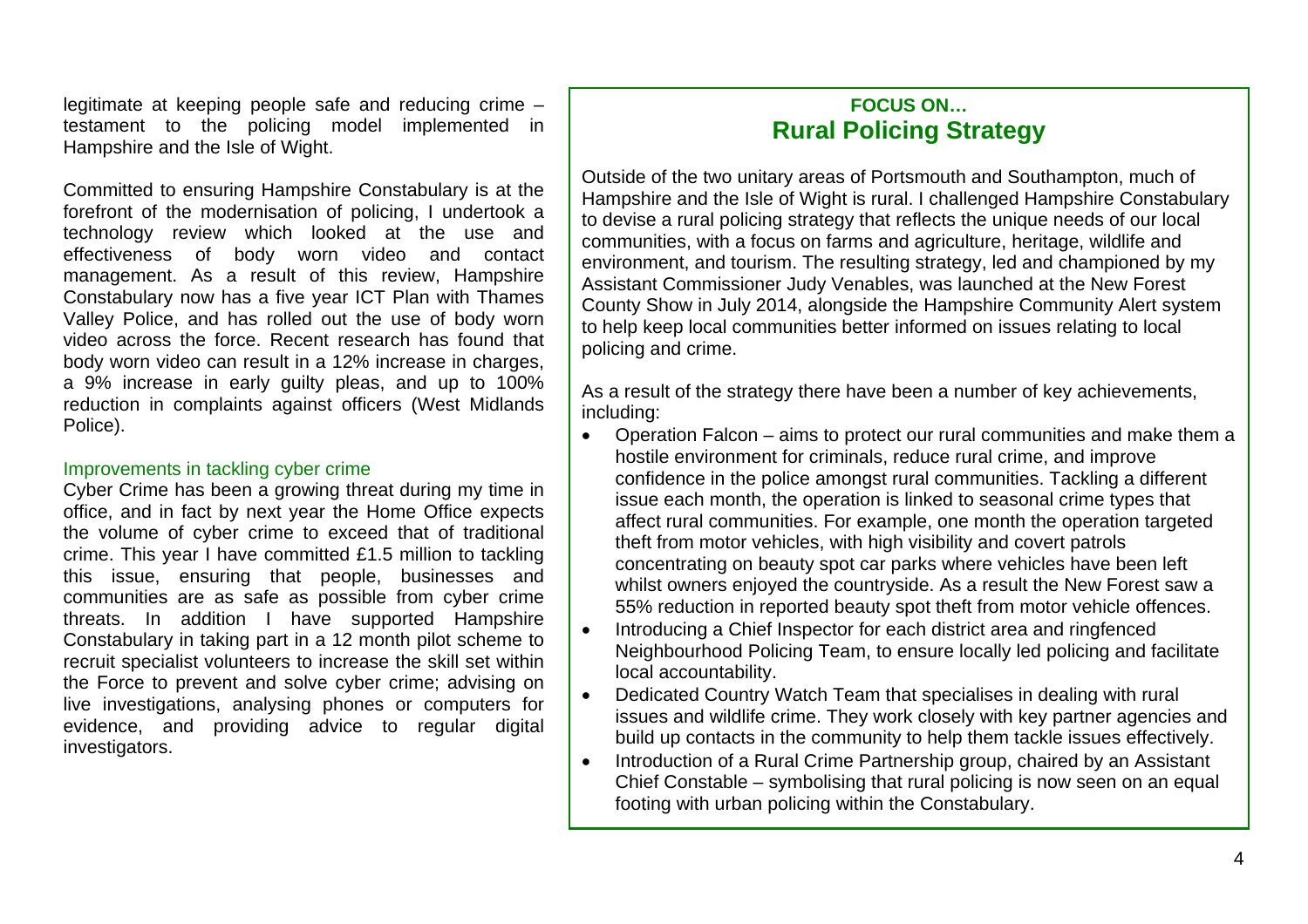### **FOCUS ON… Estate Strategy**

In May 2013 I launched my Estate Strategy and highlighted my continued commitment to partnership with Hampshire Fire and Rescue Service, Hampshire County Council and local councils. The strategy has built on successful partnerships that have been forged as part of my commitment to neighbourhood policing, and moves from an owned to a shared estate. I wanted to deliver an estate that supports future policing, ensuring that the facilities are fit for purpose in today's economic climate, meets officer and staff needs, and puts policing at the heart of the community, whilst ensuring the best value for the investments made with public funds.

The strategy has achieved a great number of successes, including the completion of:

- Portswood Police Station refurbishment
- Opening a Digital Forensics Innovation Centre
- Southampton restructure to create a Western Investigation Centre
- Southampton 999 and 101 Control Centre
- Operational Headquarters Mottisfont Court refurbishment
- Strategic Headquarters shared with Hampshire Fire and Rescue Service
- 11 Neighbourhood Response bases, 10 with public sector partners

A further 28 projects to complete the transformation of the estate are due to be completed by April 2017.

At the start of the strategy, the maintenance bill was a staggering £5 million, following a prolonged period of not investing in the estate. I am pleased to report that this has now been reduced to zero, removing a large number of risks. The custody cells across Hampshire and the Isle of Wight have also been brought up to meet current standards, removing previous risks in the custody environment.

Feedback from officers has been very good:

*"… it's a much more modern facility than the old station. I get that the community had a strong emotional attachment to the previous building and they were very upset to see us moving out. But I think as people come in they realise that we're still very much in the heart of the community and, in some respects, better positioned […] this is a far better office for us."* 

*"[I am] delighted with the quality of accommodation. I am very envious of the people who will be working there. Indeed a new era has started in terms of the quality of our Estate."*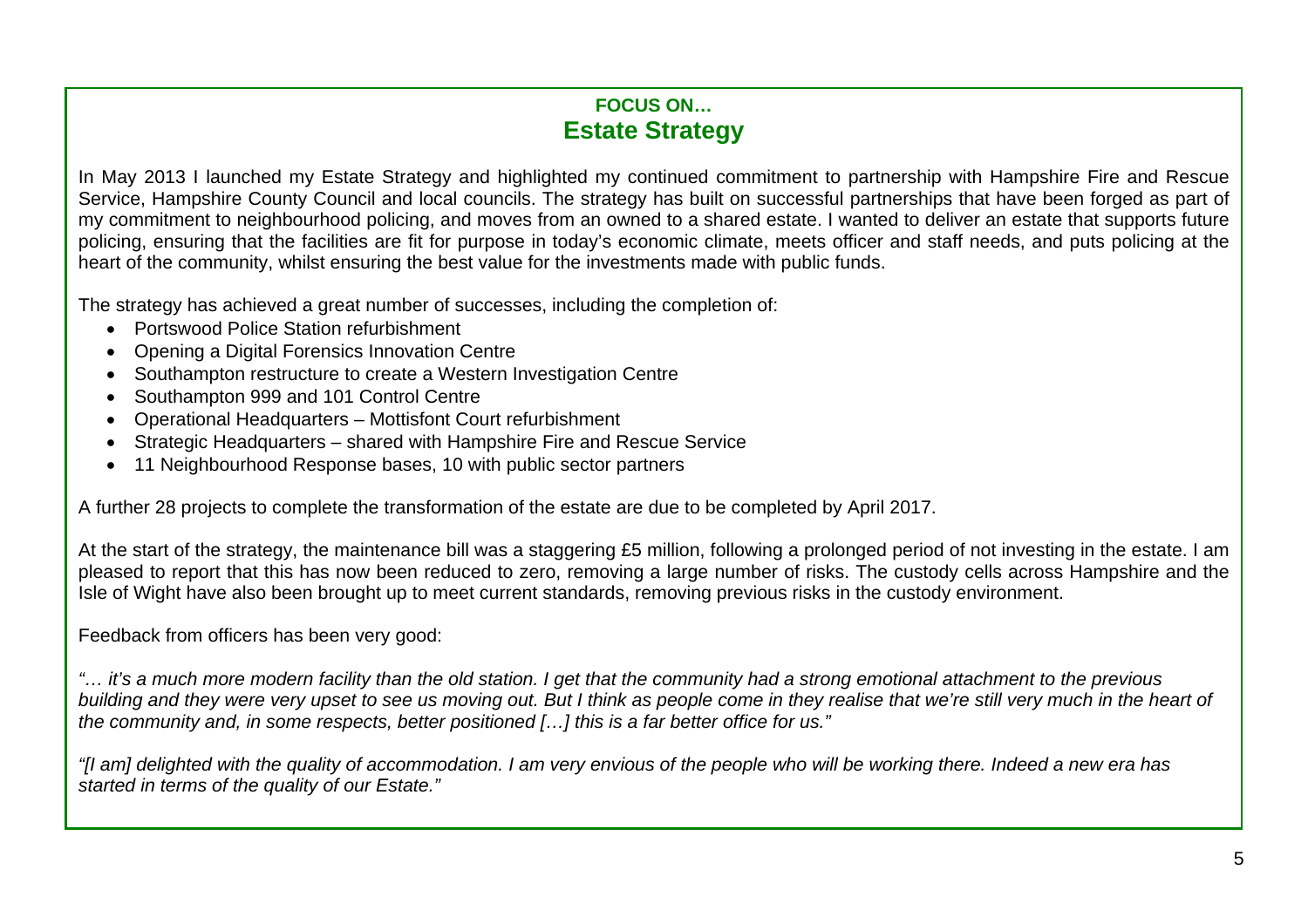#### Over £10 million of efficiencies delivered

- H3 partnership a ground breaking amalgamation of core corporate services between Hampshire Constabulary, Hampshire County Council and Hampshire Fire and Rescue Service. My office is also a customer of this service. It includes procurement, finance and payroll, human resources, occupational health and wellbeing, learning and development, and facilities management. Although the total savings made are currently being calculated, it is anticipated the final savings will be over £600,000 per year.
- Collaboration with partners to deliver a range of policing functions, most notably:
	- <sup>o</sup> Joint Operations Unit (which includes dog support, firearms, roads policing, and strategic operations for contingency and emergency planning), ICT and Information Management with Thames Valley Police, saving Hampshire Constabulary a total of almost £9 million a year.
	- <sup>o</sup> Entering a National Police Air Support Service, saving £485,000 a year
	- <sup>o</sup> Sharing scientific services with Hampshire County Council, saving £167,000 a year

#### Better crime recording practices

In 2014 Hampshire Constabulary was inspected by Her Majesty's Inspectorate of Constabulary (HMIC) regarding crime data integrity. The inspection found areas of concern in relation to the accurate recording of crime. The Force took immediate and thorough action to rectify this, and as a result recorded crime increased significantly in 2015. Between April and December 2015, recorded crime in Hampshire and the Isle of Wight was 27% higher than in the previous year.

I have looked into analysis regarding the reasons for this increase and am satisfied that it is predominantly due to the increased drive to comply with crime recording standards. However there have been real increases in sexual crime reporting due to increased victim confidence and high-profile cases in the media. For example, the number of calls to Hampshire Constabulary fell by 4% in 2014/15 compared to the previous year, and the number of incidents created

### **FOCUS ON… Isle of Wight**

I have always fought to ensure that the Isle of Wight is equally served by Hampshire Constabulary and equally represented in my policy development. From early on I have campaigned for Hampshire Constabulary's name to reflect the Isle of Wight, and am pleased with the recent announcement that a change in legislation will enable this.

In early 2013 I appointed an Assistant Commissioner to represent me on the Isle of Wight, to make sure that the policing needs of the island community incorporated within my Police and Crime Plan were delivered. During her time in post, Laura Franklin has built strong relationships with community groups, public bodies and many other island based organisations and given a strong voice to island residents, delivered directly to me.

Laura has undertaken a range of activities over the last 3 years, including facilitation of community engagement events, hosting Police and Crime Question Time, encouraging hate crime reporting especially by victims with learning disabilities, recruiting members of Hampshire Constabulary's Independent Advisory Group. She has played a key role in engaging with young people on the Isle of Wight, including through schools and colleges and police cadets, and has commissioned a number of services to complement existing initiatives and address gaps in provision, including rape crisis counselling, safe accommodation for vulnerable victims, and 'Life Course' for young people on the cusp of offending.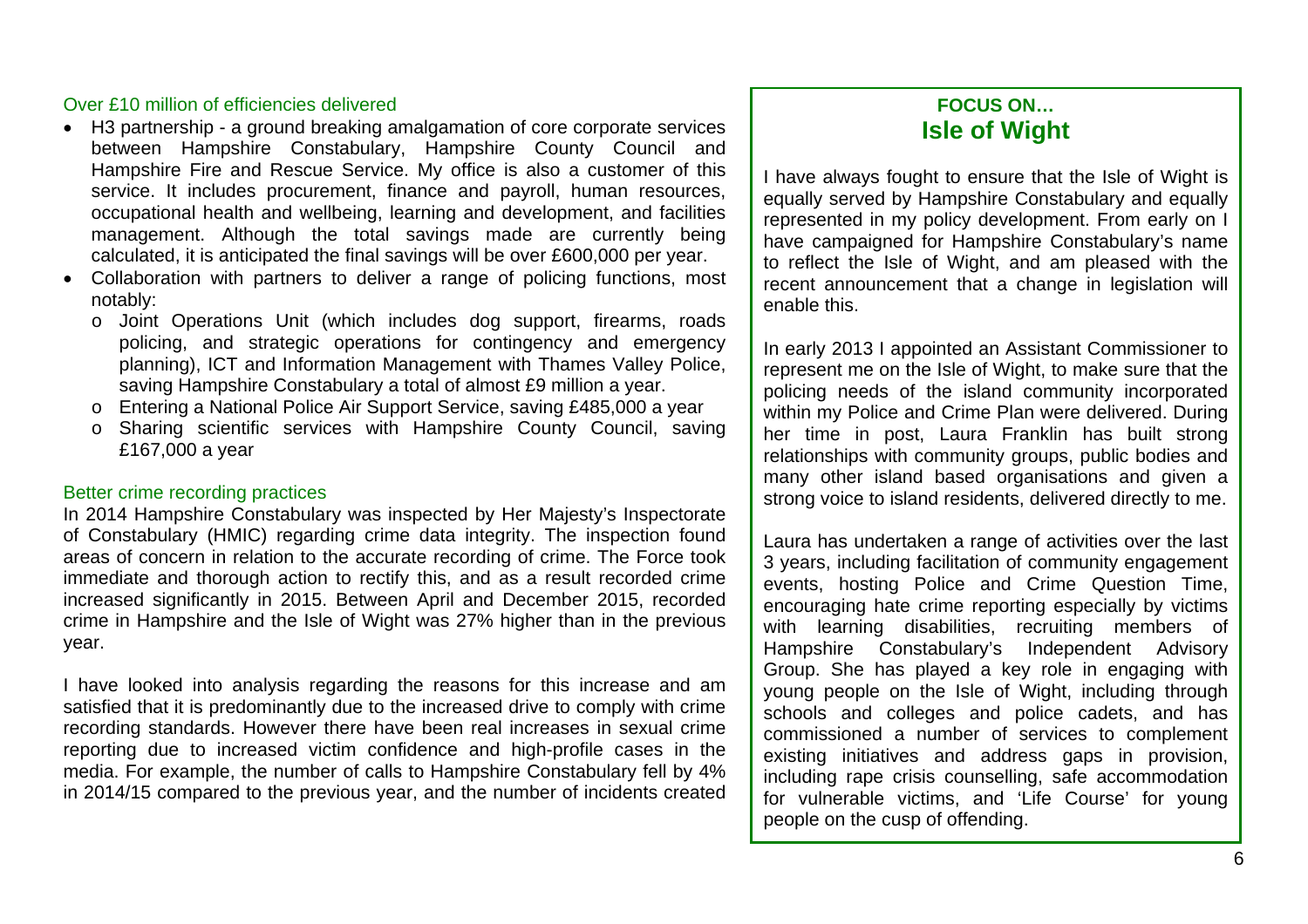fell by 8%. HMIC agrees with the approach taken by Hampshire Constabulary to analyse this and agrees that changes to crime recording practices are a plausible explanation for the rise in recorded crime. HMIC also points out that, despite this increase, recorded crime in Hampshire is still below the national average (HMIC, PEEL: Police Effectiveness 2015, An inspection of Hampshire Constabulary).

However, this does make comparing crime statistics over the last few years futile. 2015/16 should be treated as a new baseline year for statistical analysis of crime reporting in Hampshire and the Isle of Wight; resulting in better intelligence and strategic analysis.

At the time of writing this report, Hampshire Constabulary is due to be re-inspected by HMIC over its compliance with crime recording standards. I have kept a close overview of the internal practice changes to improve recording within the force and am satisfied that this has been appropriately addressed in the short term, and that longer term, more sustainable solutions will be implemented by summer 2016.

#### Tackling violent extremism

Tackling radicalisation and terrorism is a key concern for any Police and Crime Commissioner, but especially pertinent for me after several young men from Portsmouth travelled to fight in Syria for Islamic State, all but one of whom subsequently died. In Hampshire and the Isle of Wight I am represented on the Hampshire and Isle of Wight Prevent Strategy Group, and have welcomed changes made by the government to create a duty for a wider range of partners to help prevent people from being drawn into terrorism, particularly schools who have a key role to play in protecting children from radicalisation. During my term as PCC I have in particular raised the profile of the 'Prevent' strand of the government's Counter Terrorism Strategy (known as CONTEST) amongst partners, primarily through the Hampshire and the Isle of Wight Community Safety Alliance. I have also recently supported a competition for students to make a short film to provide a counter-narrative to the sort of films normally released by extremist groups. The winning entry is due to be announced in March 2016.

- 9.6 stop and searches per 1,000 population, compared to 6.5 in most similar forces. This is a 37% reduction from the previous year
- Taser used 1.3 times per 10,000 population, compared to 1.6 times in most similar forces
- 81% of workforce is front line. England and Wales average is 78%.
- 18% decline in local workforce since 2010. England and Wales total was a 14% decline
- 1.7 officers per 1,000 population, compared to 2.2 for England and Wales
- 02. PCSO's per 1,000 population; the same as the national average
- 2,800 body worn cameras, up from 500 in April 2015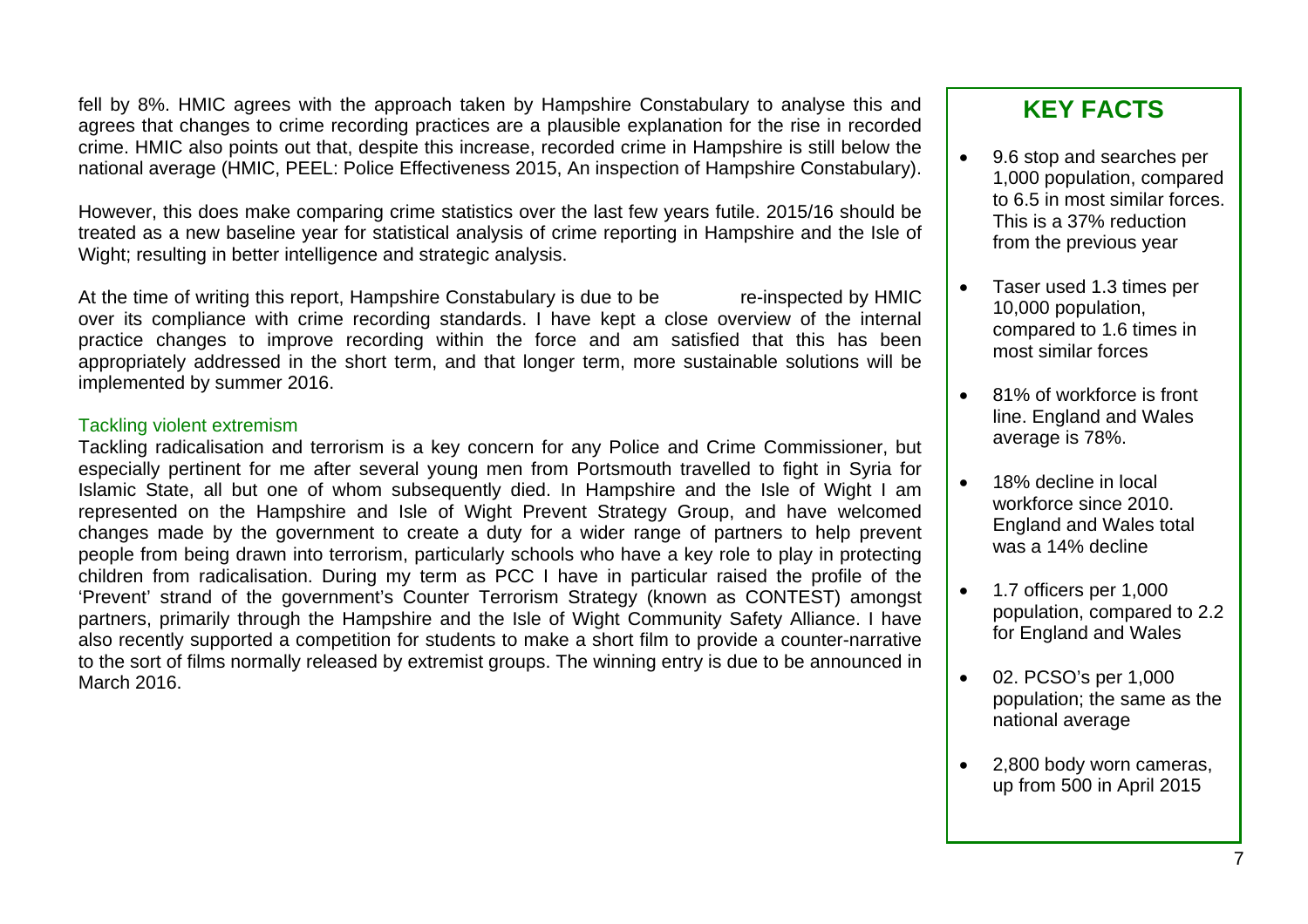#### Better understanding of problems with firearms licence issuing

Regrettably I am not able to report any improvement in the timescales for issuing firearms licences during my time in office. The process remains laborious, antiquated and costly. I have been frustrated by ongoing delays with the Home Office development of a national IT system to rapidly improve the process, especially given the increase in the licence fee last year was predicated on the introduction of this IT system. The failure to deliver means that Hampshire Constabulary is operating at a loss of around £500,000 when issuing firearms licences. I have now applied pressure to Hampshire Constabulary to press ahead with local modernisation of the process and a plan is now in place to streamline, digitise and provide additional staff to clear the current backlog. I have also lobbied government for a national performance framework so that there is clarity over how individual forces are performing.

#### Improving support for people with mental ill-health

Supporting people with a mental health condition that come into contact with the police has been a key concern of mine. In my most recent Commissioning Plan (2015/16) I set out my intentions to support both victims and perpetrators with mental health problems. As a result I have commissioned several projects that improve support in this area, including specialist services for domestic abuse and sexual violence victims who are vulnerable to mental health problems as a result of their experiences.

I have provided grant funding to projects such as 'Youth First', which tackles anger and anxiety in young people and 'Buzz Off', a project aimed at reducing crimes experienced and committed by people with learning disabilities. Other activities during my time in office include a joint web chat with Hampshire Constabulary during Mental Health Awareness Week, and campaigning for the removal of police cells as designated places of safety. I discussed the issues on the BBC Panorama programme "Locked up for being ill" and met with the Home Office to report on how Hampshire and the Isle of Wight had successfully reduced the number of people with mental health issues detained in custody suites. In 2012/13, 593 adults were held in police custody as a place of safety under the Mental Health Act, whereas in the year to date (April 2015 to January 2016) this has reduced significantly to 22. In addition, children are no longer held in police custody as a place of safety in Hampshire and the Isle of Wight.

The introduction of the Hampshire Liaison and Diversion Service in Southampton, Waterlooville and Portsmouth custody centres has been incredibly valuable. Employed by the NHS but based in the custody suite until 8pm every day (in Southampton and Portsmouth), these members of staff have access to NHS data, are able to assess vulnerable people and signpost appropriately. This scheme should be rolled out to the north of Hampshire later this year, whilst a similar scheme called IRIS (Island Recovery Integrated Services) already exists on the Isle of Wight.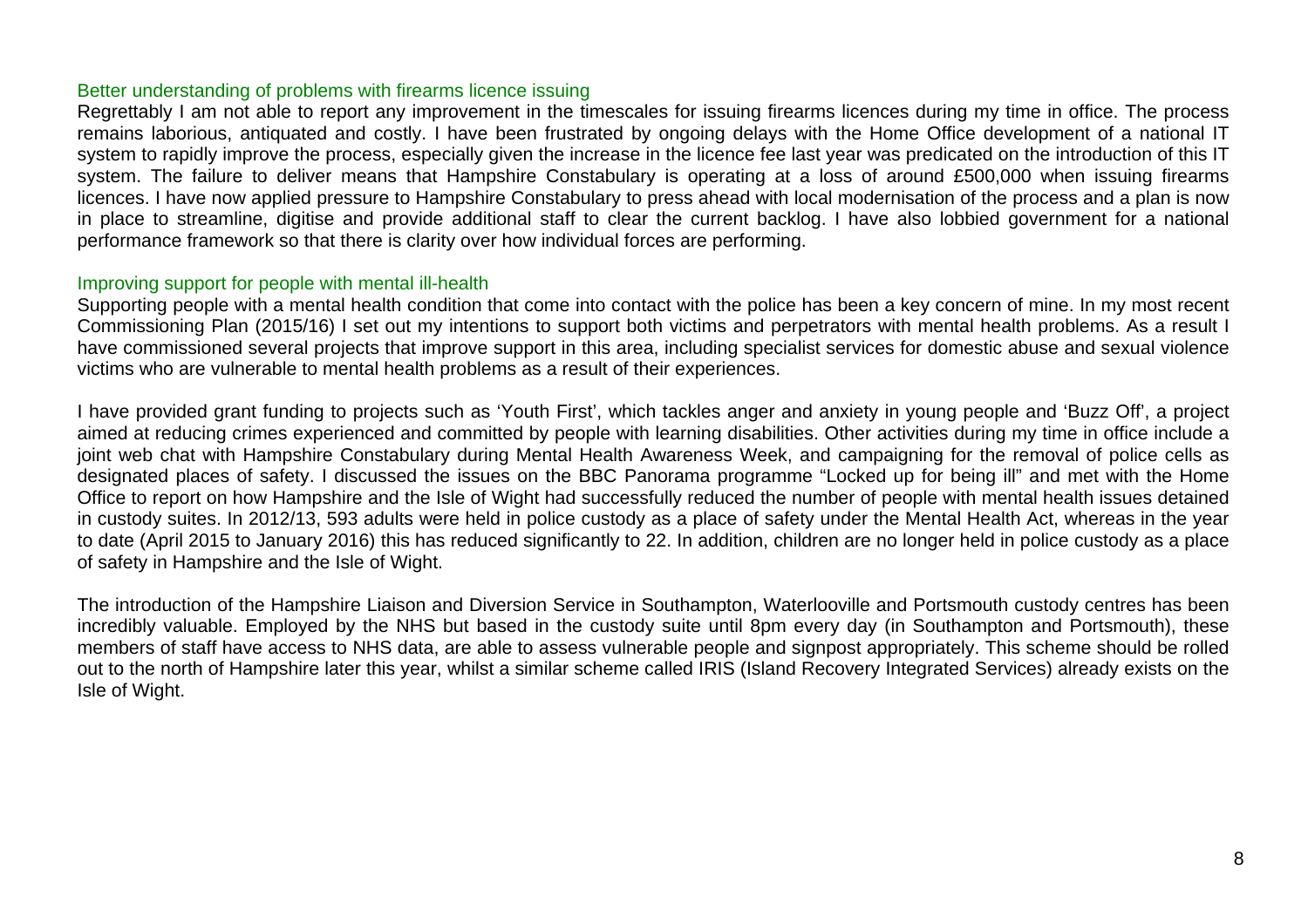# **Priority 2: Placing victims and witnesses at the heart of policing and the wider criminal justice system**

For many years it has seemed that the needs and wishes of victims and witnesses have failed to be taken into account by the criminal justice system. This section highlights the most significant improvements I have made in this area during my term in office.

#### Better support for victims

Demonstrating my commitment to placing victims and witnesses at the heart of policing, one of my early conferences challenged the extent to which the criminal justice system already achieved this. We heard from a series of inspiring speakers, including the National Victims Commissioner, Baroness Newlove.

This was followed by perhaps my most significant achievement in improving support for victims - the introduction of the Victim Care Service. Launched in April 2015, the Victim Care Service (provided by Victim Support) receives automatic referrals from Hampshire Constabulary and offers a tailored package of support to victims of crime, fulfilling many of Hampshire's obligations under the Code of Practice for Victims of Crime. Any needs identified may be met immediately through emotional support over the phone, result in signposting to another more suitable support organisation, or may result in practical support such as a personal alarm or door locks being issued. In April to December 2015, the Victim Care Service received 33,279 referrals to support victims of crime. 42% of these were considered priority victims and 20% required a needs assessment.

I have funded a series of 'walkthrough' films of Portsmouth, Southampton, Winchester and Salisbury Crown Courts, to help provide information to victims and witnesses about what to expect when attending court, especially if they do not want to attend for a pre-trial visit or when a trial is moved to a new court at very short notice.

#### Tackling domestic abuse

My domestic abuse conference in 2013 led to a very clear understanding of the complexities of domestic abuse service provision in Hampshire and the Isle of Wight and the need for joined up commissioning. As a result much of my efforts have been focused on improving the commissioning of such services, offering better value, improved performance management and better funding stability for providers.

- Victim satisfaction is 84.1%. compared to 83.8% nationally
- To date there have been 111,592 referrals to the Victim Care Service for a basic service:
	- 20,981 of these were subsequently identified for an enhanced service
	- 10,956 subsequently received needs assessments
- Over £1.2 million spent on domestic abuse services during my term in office
- Over £700,000 spent on sexual violence services during my three years in office.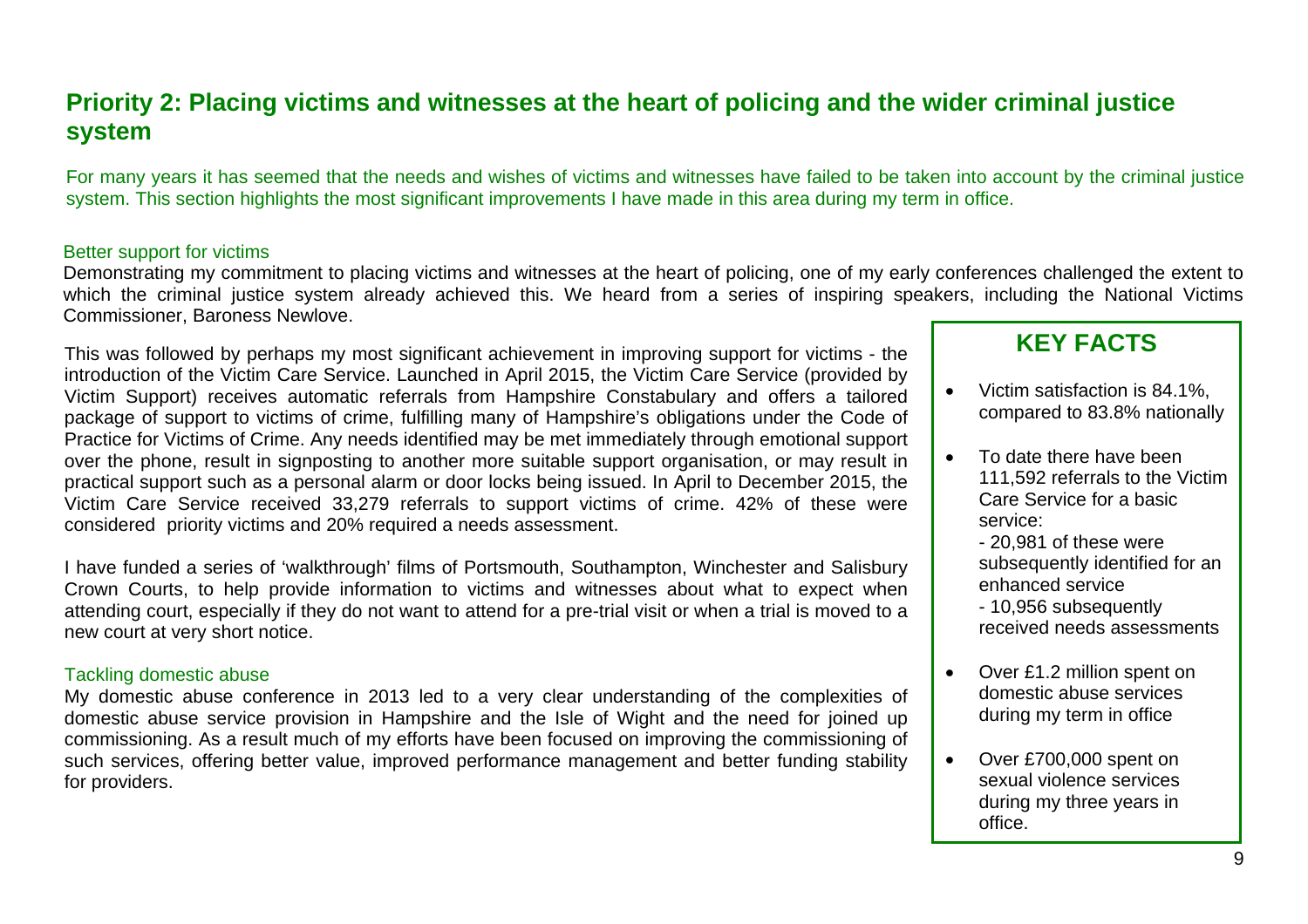I have pooled funding with Hampshire County Council to commission an Integrated Domestic Abuse Service Hampshire (IDASH), which includes Independent Domestic Violence Advisors (IDVA), refuge, outreach, children and families work and group work. Having one service specification has eliminated post code lotteries of services depending where a victim lives, filled gaps and reduced duplication. The contract has increased IDVA provision across the Hampshire County Council area from 4.5 to 9.5 posts. IDVAs offer a vital service that supports those at risk of serious harm and death. This contract has also increased community outreach and improved move-on and re-settlement support.

In Southampton I contribute towards the city's integrated domestic abuse contract which commenced in November 2015. I will seek to increase this contribution from April 2016, to support sexual crime services that are currently funded through annual grants. Portsmouth and the Isle of Wight domestic abuse and sexual crime services are supported through my annual grant funding. My office is currently working with both local authorities to identify opportunities for services to be delivered through contracts from April 2017.

I have collaborated with Hampshire County Council and Southampton City Council on the development of a contract to manage domestic abuse perpetrators. This service includes the identification of perpetrators, risk assessment, management of perpetrators and a review by Southampton University. I contribute funding towards Portsmouth City Council's domestic abuse perpetrators service called Up2U and have been working towards jointly funding a domestic abuse perpetrators service with the local authority. There are currently three accredited Specialist Domestic Abuse Courts in our area; in Portsmouth, Southampton and North Hampshire. I fund a specialist Independent Domestic Abuse Coordinator in Portsmouth to support victims through the court process.

#### **FOCUS ON… Restorative Justice Strategy**

In my Police and Crime Plan I made a commitment to increase the use of restorative justice, to put the victim at the heart of the criminal justice system and reduce reoffending. As a result I launched my Restorative Justice Strategy in 2015, setting out my vision to make restorative justice available across Hampshire and the Isle of Wight, at all stages of the criminal justice system.

I have appointed a Restorative Justice Coordinator to develop and deliver the strategy and am pleased to report that our restorative justice landscape is now developing rapidly. I have allocated over £450,000 to deliver restorative justice in the area and as a result Restorative Solutions and Safer North Hampshire are currently rolling out services across Hampshire and the Isle of Wight that will offer traditional restorative justice for victims of crime in the form of conferences or face to face meetings between the victim and offender. Initially this offer will only be available for crimes where there is no risk of serious harm or re-victimisation.

Other activity that has already commenced as a result of the strategy includes:

- Developing a trial of an online restorative solution
- Training for frontline police officers to raise awareness of restorative justice and the commissioned services
- Opening up a small grants round to build level 1 and 3 restorative justice capacity. Bids have included the use of restorative approaches in schools, in resolving neighbourhood disputes, in building awareness amongst different faith communities and exploring the use of peer mentors to engage offenders in the process.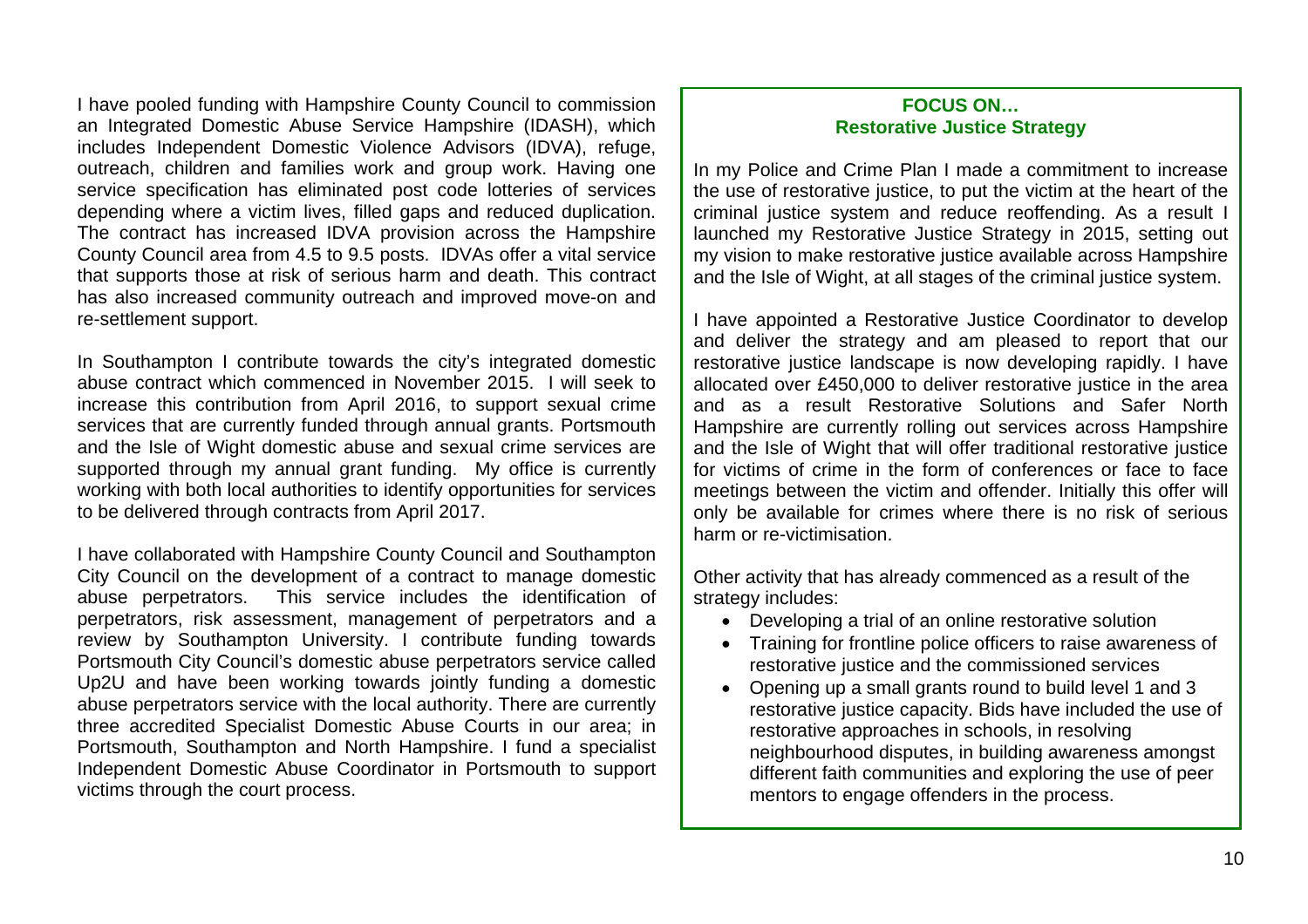I continue to commission and utilise research into domestic abuse to build a strong evidence base for policy innovation in order to effectively address this widespread and complex area of criminality.

#### Tackling child sexual exploitation

The discovery of the extent of child sexual exploitation (CSE) in Rotherham and other parts of the country in 2014 was deeply concerning, and has resulted in CSE becoming a quickly emerging priority during my term in office. In the wake of these findings, I asked Hampshire Constabulary, with the support of the four Local Safeguarding Children's Boards, to review how CSE cases were dealt with between 1997 and 2013. As a result of this, Hampshire Constabulary set up a non-recent legacy CSE investigation team, known as Operation Marmion. This team worked in partnership with Children's Social Care leads from each local authority in Hampshire, Southampton, Portsmouth and the Isle of Wight, with support provided by specialist Independent Sexual Violence Advisors. It quickly became clear that more cases were emerging as a result of victims having the confidence that their experience would be taken seriously, and to date the review has identified the need to investigate 39 cases of CSE and 13 outstanding missing persons. As is the case with other similar investigations being undertaken by other police forces, non-recent cases of CSE are expected to be a growth area for the next four to five years, during which time it will be critical for any lessons learned from the way cases were initially investigated to be implemented, so that victims feel protected and supported and receive justice as swiftly as possible.

My Assistant Police and Crime Commissioner, Laura Franklin, has also taken on a county-wide remit for safeguarding vulnerable people at risk of abuse and exploitation. She has worked closely with Hampshire Constabulary to support their work and engaged with partner agencies and non-Government organisations to encourage greater joined-up working and information sharing, as well as implementing best practice in relation to raising awareness, prevention, identification and response.

Hampshire Constabulary has now introduced the Goldstone Team, a specialist unit to tackle CSE that consists of police officers and staff, assisted by a dedicated analyst. The team works closely with other agencies such as Children's Services, health, schools, and third sector organisations such as Barnardos. The team is located within

### **FOCUS ON… Sexual Crime Strategy**

In 2015 I launched my Sexual Crime Strategy, which emphasises the principle that all victims and survivors of sexual crime should be supported. It sets out my intention to work in partnership towards this aspiration, embracing the principles of prevention and innovation, to help address hidden crime, and promote confidence and awareness. The strategy sets out what services are available for victims of sexual crimes and where there are gaps in service provision, and makes a series of recommendations as a result of these findings.

Services include the Sexual Assault Referral Centre (SARC), Independent Sexual Violence Advisors, and specialist organisations such as four Rape and Sexual Abuse Support Centres. I have spent over £700,000 on sexual violence services during my time in office.

In order to improve outcomes in sexual crime reports, Hampshire Constabulary has set up a specialist interview team, known as Amberstone. It supports all victims of serious sexual assaults, working with local area and specialist investigation teams across the force to achieve the best evidence from victims in what can be traumatic and intimidating circumstances.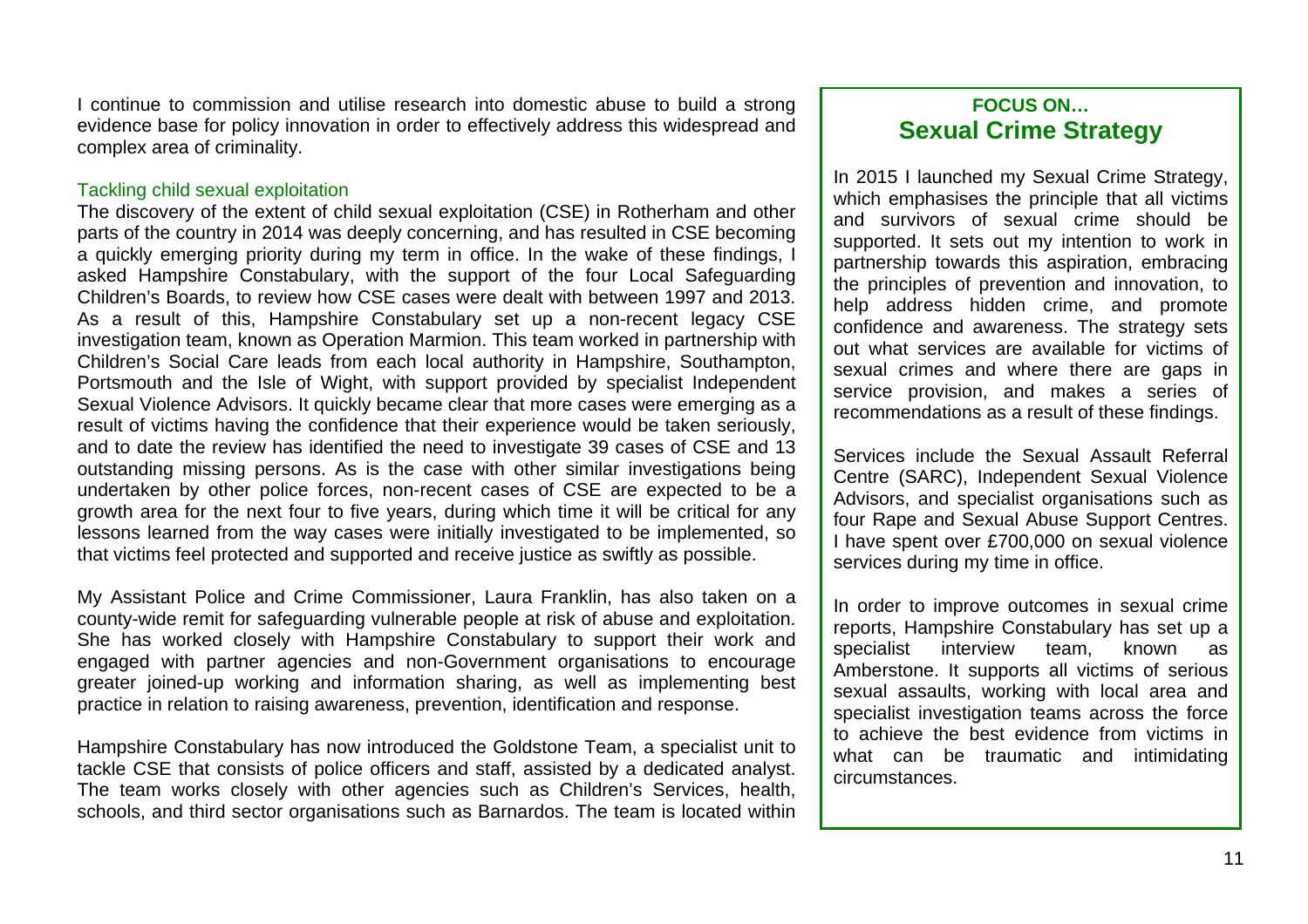Multi-Agency Safeguarding Hubs, allowing for greater joint working, information sharing and greater use of both criminal and civil remedies to help the victims, but also disrupt locations used by offenders.

Finally, I have allocated almost £200,000 to tackling child sexual exploitation, including:

- A six week programme working with families with a holistic approach to tackling child sexual exploitation, provided by Barnardos.
- Chelsea's Choice an innovative and powerful production highlighting the very serious and emotional issue of child sexual exploitation aimed at young people, parents and professional working with young people. I have funded this production which has been delivered to all secondary schools, colleges and academies on the Isle of Wight.
- Love 146 a project working with trafficked young people who are at risk of exploitation. The project provides safe accommodation to vulnerable young people, creating safety plans to protect them from perpetrators.

#### Making victims' views count

In 2013 I consulted the public on their views for how perpetrators of anti-social behaviour and low level crime should be punished. I used these responses to shape a Community Remedy Menu of sanctions, which included reparative work, a face to face apology or letter from the offender to the victim, a diversionary course, and restorative justice or mediation. Hampshire Constabulary is currently embedding this menu; for example it now runs a 'Using Your Discretion Course' for sergeants and inspectors in Response and Patrol, Neighbourhood Policing, and Investigations, aimed at improving decision making and recording in force, including use of the National Decision-making Model.

The way that victim satisfaction is measured is widely recognised as outdated. Focussing only on vehicle crime, violent crime and burglary, the survey does not account for the fact that these account for less than half of the crime committed. This has been recognised by the Home Office, who are developing an updated approach to measuring victim satisfaction. In the interim period I have begun my own local consultation with victims of crime through Victim Voice Forums – the first of which was recently carried out with Black and Minority Ethnic victims of crime.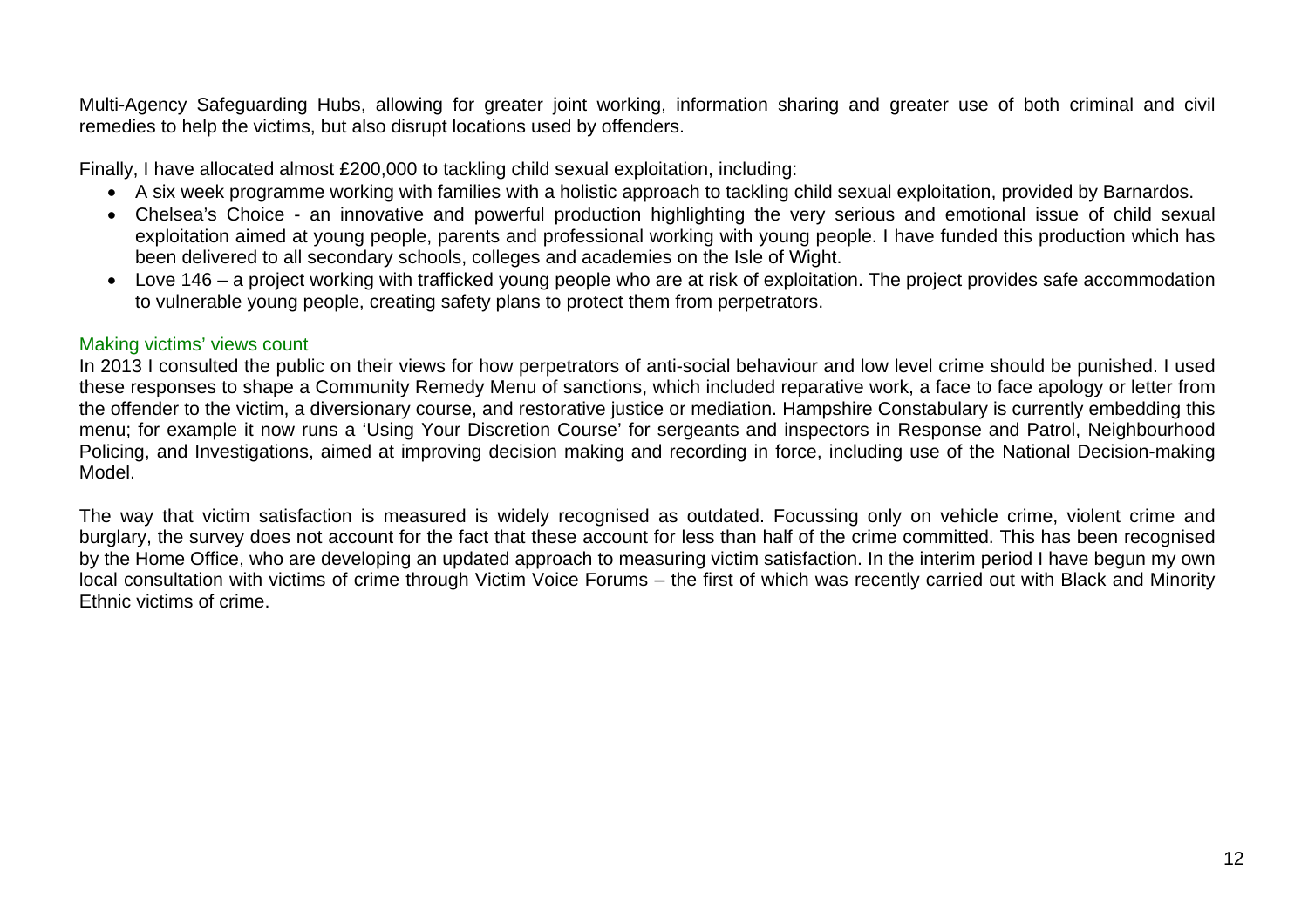# **Priority 3: Work together to reduce crime and anti-social behaviour in your community**

Crime and anti-social behaviour cannot be tackled by the police alone; success depends on working closely with other public organisations, private and voluntary organisations, and communities themselves. We are stronger and more effective together than we are apart, which is why I made it a key priority for organisations and residents in Hampshire and the Isle of Wight to work together more closely than ever to tackle crime and disorder. This section details my achievements in this area.

#### Building new partnerships

From the start of my term as Police and Crime Commissioner I have been committed to building effective partnerships to ensure that we work together to tackle common issues. Neighbourhood Watch was a key partner from early on, and throughout my term I have been dedicated to the continuous development of schemes. I commissioned research which has recently made a series of recommendations about improving the offer, including working with community groups and organisations to engage hard to reach groups, become embedded in multi-agency approaches such as Community Safety Partnerships, and implementing a social media and public relations strategy.

In January 2015 I launched and chaired the first Hampshire and the Isle of Wight Police and Crime Reduction Alliance to ensure more coordination between key stakeholders across Hampshire and the Isle of Wight. It brings together key agencies across the region to work collaboratively to improve outcomes for local communities. The Alliance is attended by Council Leaders, the Chief Constable, Chief Fire Officer, the Chief Executive from the Community Rehabilitation Company, and a representative from the Clinical Commissioning Groups.

Coupled with this I launched the Community Safety Alliance, bringing together chairs of the community safety partnerships from across the two counties, which aims to work in partnership to prevent duplication, reduce costs, and tackle issues using a joined-up approach. Through this meeting, I have engaged partners to work together to tackle the priorities in my Police and Crime Plan by pooling resources and identifying local and shared needs. This has helped to influence areas of concern, such as delays in the completion of Domestic Homicide Reviews, and I have also involved community safety partnerships in decision making for funding in their areas, encouraging local focus and match funding where possible.

In 2015 I launched the Hampshire and the Isle of Wight Hate Crime Action Group. This group brings together a range of organisations to raise awareness of and better understand the nature of hate incidents, ensuring an appropriate response to individuals and the wider community. Through the use of best practice initiatives, engagement and involvement, it also aims to educate and increase confidence in communities to understand hate crime, how to report it and the support they will receive.

- 62.5 crimes recorded per 1,000 population, compared to a national average of 63.0 (12 months to 30 June 2015)
- 29.0 anti-social behaviour incidents per 1,000 population, compared to a national average of 32.9 (12 months to 30 June 2015)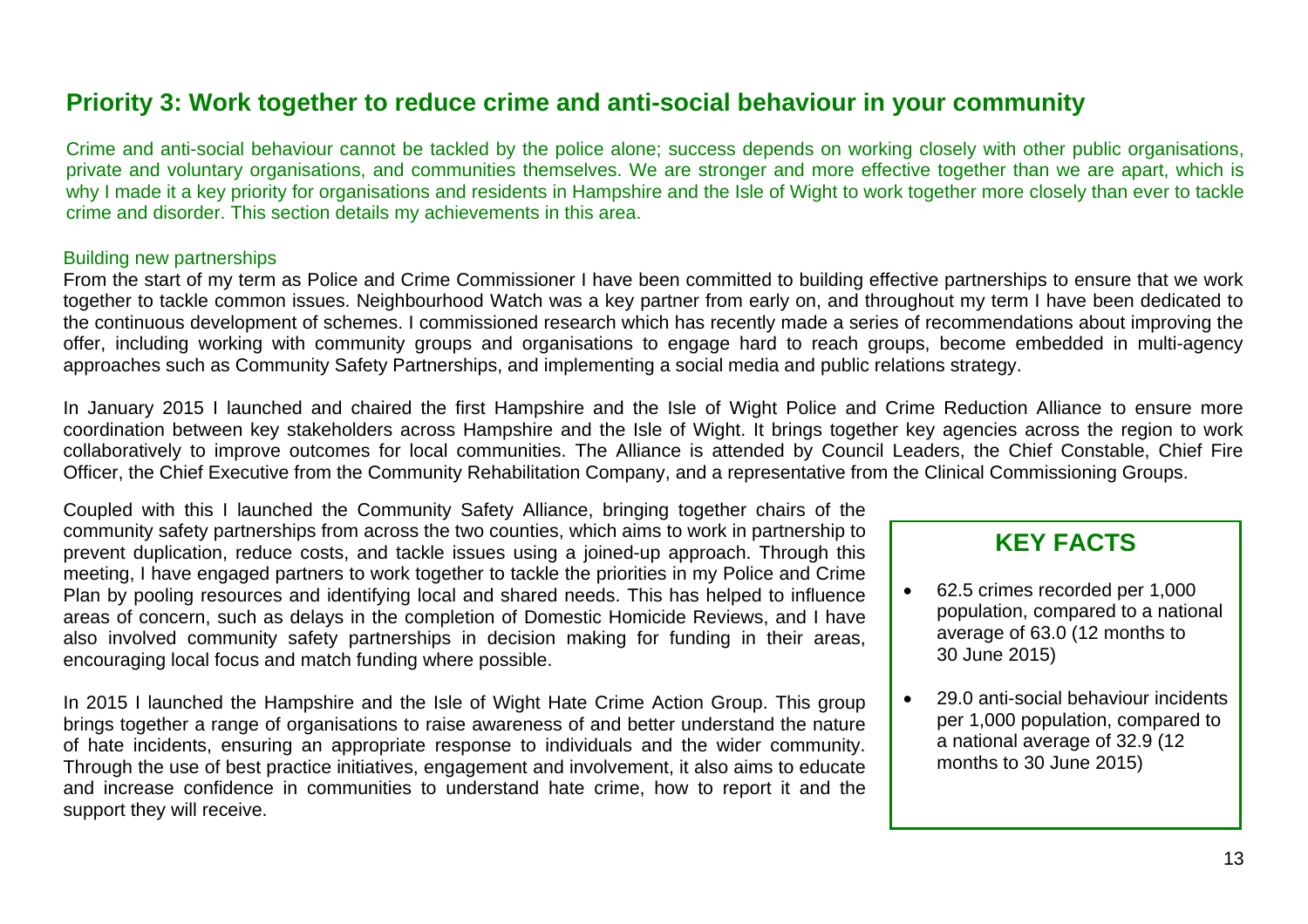I have also played a fundamental role in the Local Criminal Justice Board, which aims to ensure that organisations provide the best possible service to the public in delivering justice. My Deputy, Rob Jarman, has also chaired the Board's Victim and Witness sub-group.

I, and members of my office, have also built strong relationships with a range of partners through health and well-being boards, youth offending teams, clinical commissioning groups and many more.

The national 'Troubled Families' programme has been highly successful in encouraging services to work together to tackle entrenched criminality, unemployment and poor educational attainment, and Hampshire and the Isle of Wight has undoubtedly benefited from this scheme. I welcome it's focus on early intervention as a way of generating lasting social change, and have been keen to facilitate the sharing of best practice between the various programmes in our area. I have also contributed to the funding of the exciting Havant Communities project which is exploring new ways of working to improve outcomes for the public and overall efficiency.

Hampshire Constabulary and the University of Portsmouth in establishing I am particularly pleased to report on the partnership created between a Forensic Innovation Centre. Believed to be the first of its kind nationally, the centre sees police practitioners, students and academics working together to deliver a range of business benefits for both organisations and the public. The Centre has attracted widespread interest, specifically in its potential for tackling the rapidly increasing demands imposed by the forensic examination of digital devices and the sound platform it provides for building operational capability and capacity for the future. Additionally the partnership and Forensic Innovation Centre provide a basis from which to bid for external funding, most recently to the Home Office Police Innovation Fund to advance contextual design of policing, exploit new technology and trial ground breaking pilot schemes in cyber crime. In 2015 the partnership and FIC won the Times Higher Education Award in the category for Outstanding Employer Engagement Initiative.

### **FOCUS ON… Modern Slavery Partnership**

I have established and funded one of the first Modern Slavery Partnerships in the country, which currently has membership 140 people from over 30 different organisations. The partnership seeks to work together to fight slavery and support victims of slavery in Hampshire and the Isle of Wight, focussing on pursuing offenders, preventing slavery, protecting victims, and preparing services to identify and tackle it through raising awareness.

The partnership was officially launched in September 2015, by myself, the then Chief Constable Andy Marsh, and Kevin Hyland, the National Independent Anti-Slavery Commissioner. Since then we have promoted the partnership at numerous different conferences and events to raise awareness and encourage involvement. This has also been supported by my commissioning of a dedicated website that contains information on what modern slavery is, how to stop it, the partnership, rights and responsibilities, training and resources and useful contact details. A social media campaign has increased traffic to this website by giving people the opportunity to pledge their support online (a personal rather than financial pledge).

Some of the first activities of the partnership are:

- To pilot the application of the Human Trafficking Foundation's 'Survivor Care Standards' and work with them to pilot this approach.
- To provide a series of Master Classes, covering age assessments, spotting the signs and improving cultural understanding.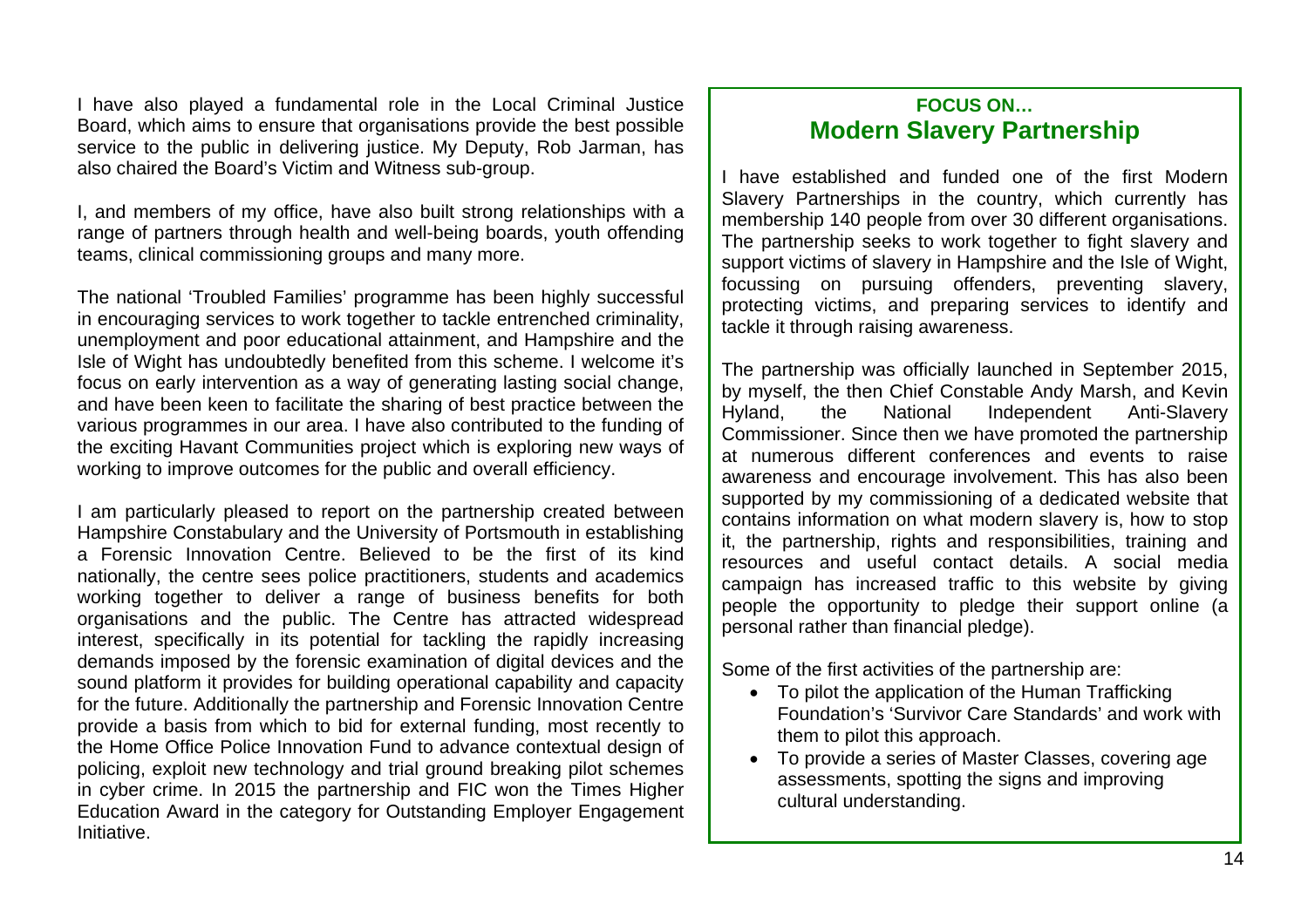#### Improved information sharing

Coupled with my emphasis on partnership working is my dedication to appropriate information sharing between organisations. Throughout my term I have championed the need to share information that facilitates better informed and more efficient working, both strategically and operationally. I have financially supported the Information Management Suite used by over 1,000 people across Hampshire and the Isle of Wight and in 2015 my office carried out a review of information sharing arrangements in the area. As a result there has been a renewed commitment to information sharing, with several organisations signing up to co-funding a shared solution in 2016/17. Furthermore I have committed to leading the future development of information sharing solutions, making sure they are fit for purpose, and my office is taking on governance of the existing solution from April 2016.

#### Working together to create safer roads

For the last three years I have invested £140,000 into the Community Speedwatch scheme. These are volunteer led schemes to improve safety on Hampshire and Isle of Wight roads, particularly in rural areas. There are over 800 volunteers working on 81 schemes. 25 of these were part-funded by my Office. A recent evaluation of the schemes found that the scheme has been widely taken up in the rural areas and the most active groups that have approached the police to find out about the scheme, rather than the police trying to set up groups. A recent survey of Speedwatch volunteers found that 76% felt the scheme had made a positive difference in their area, and 70% felt valued by Hampshire Constabulary.

I have also contributed to the development of an online driver awareness course by the Blue Lamp Trust. The course is developed in recognition of the fact that two in three collisions across Hampshire involve a person driving for a business purpose. The online course aims to improve and extend the reach of existing work by the Trust to improve road safety in Hampshire and the Isle of Wight.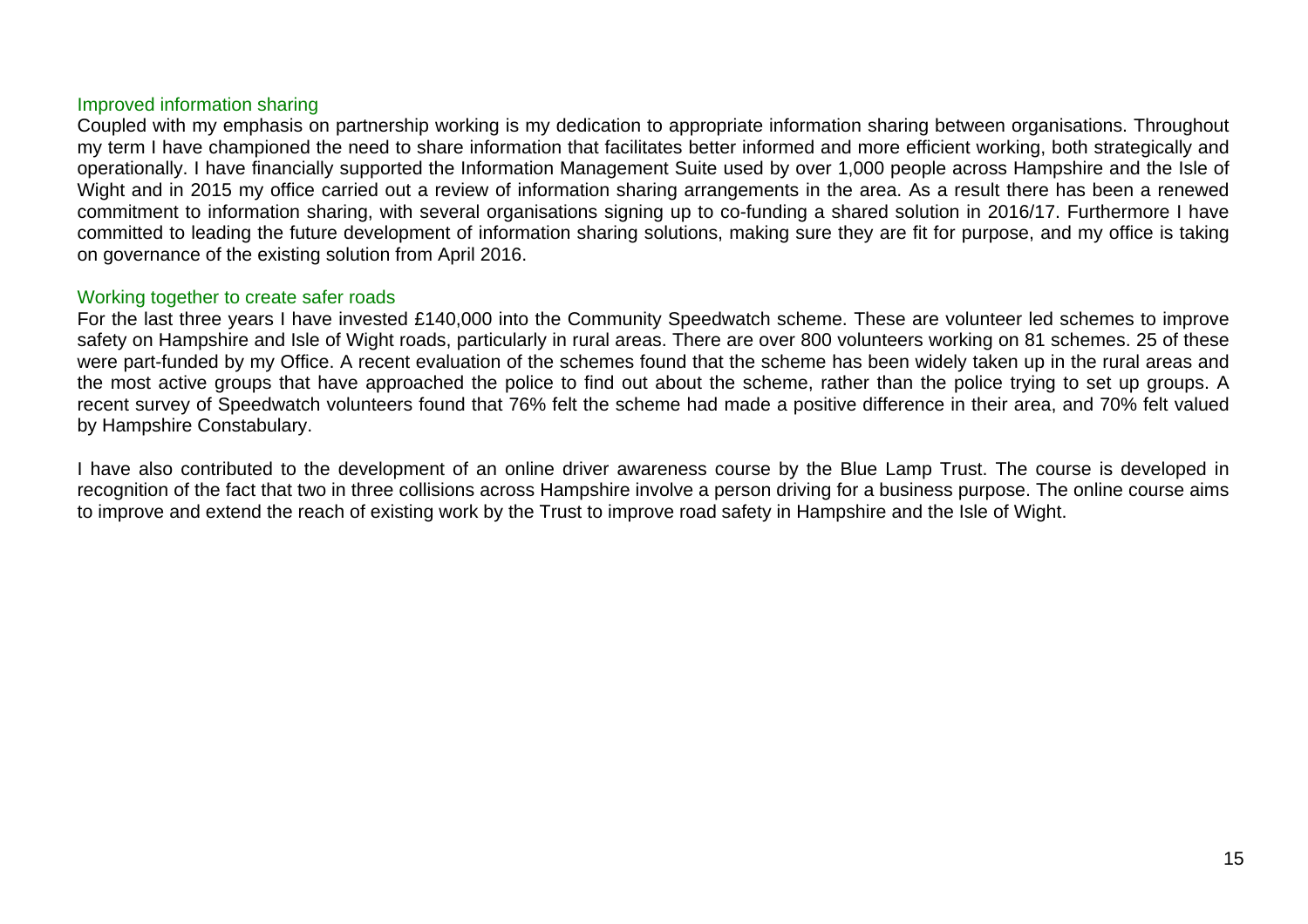# **Priority 4: Reduce reoffending**

The traditional approach to reducing offending, specifically the arrest and prosecution of offenders through the courts, and use of custodial sentencing, represents a huge cost to the public purse. While I accept that prison is the only option for some, I also recognise that prisons are full to capacity and are not the best solution for all offenders. This section highlights some of the achievements made in effectively reducing reoffending.

#### An evidence lead approach to commissioning

Throughout my term I have championed an innovative, evidence led approach to reducing reoffending. Early on in my term I hosted a national Evidence Based Policing conference at Cambridge University. This was attended by Police and Crime Commissioners from across the country, and was an important opportunity to share knowledge and approaches. This very clearly set out my intention for my term in office to base decisions and allocate resources on evidence of 'what works', whilst maintaining a willingness to innovate and experiment with new approaches on the condition that these are suitably evaluated during a trial phase.

This evidence-led approach has been reflected in my commissioning of several projects aimed to reduce the chances of offenders committing further crime. Such projects include:

- Violent Offender Intervention Programme a pilot programme funded for the north of Hampshire that provides an assertive outreach service for serious, violent offenders who will not engage in mainstream services. In its early days there were difficulties with the worker accessing offenders whilst they were still in prison, but I was able to intervene and resolve this. The programme, run by Baseline Training Ltd, has recently been independently evaluated and was found to be "very successful in helping to stabilise clients by identifying the most dominant risk factors connected to their offending and ensuring that these factors are stabilised by acting as the bridge or connector between the client and the relevant services that can help in this stabilisation process" (VOIP: An Independent Evaluation, Dr A. Williams, 2016).
- Victim Awareness course this pioneering project was launched in 2014 and is run by Victim Support. It aims to reduce reoffending by making offenders rethink their behaviour and consider the impact on others. It is targeted at adult offenders of low level offences who receive a conditional caution or Fixed Penalty Notice in addition to attending the course. A recent evaluation of the project found excellent

- There are 32.0 Organised Crime Groups per 1 million population in Hampshire, compared to 74.7 nationally
- There has been a 38% reduction in the number of young people entering the Criminal Justice System per 100,000 population since 2011/12
- Domestic abuse conviction rates have risen slightly from 70.1% in 2011/12, to 70.6% in 2014/15
- Sexual offence conviction rates have risen from 69.2% in 2011/12 to 75.3% in 2014/15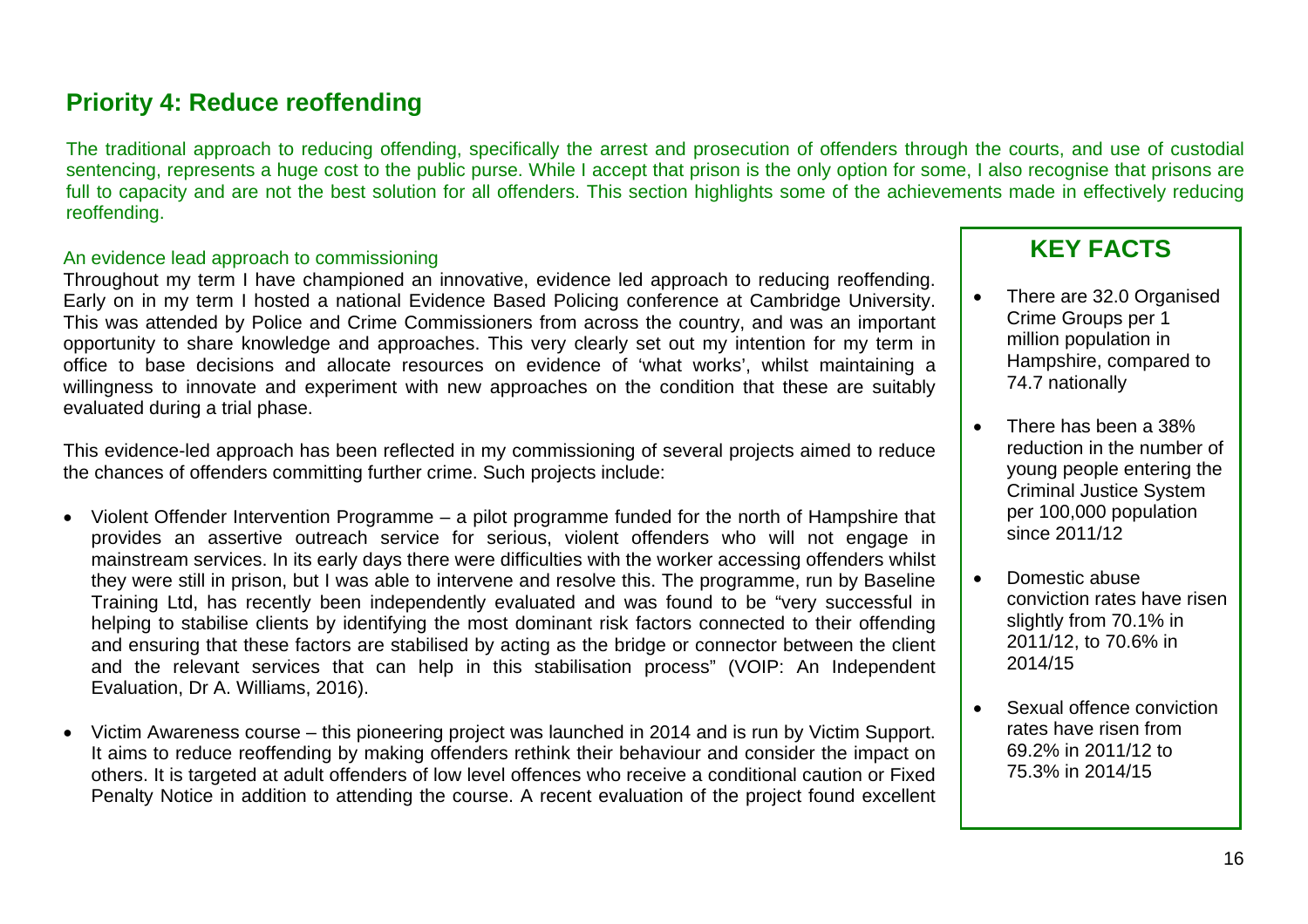results, including that 89% of attendees felt the course had helped them to think about their behaviour and that 86% felt the course had helped them to think about how the victim might feel as a result of their offending behaviour. All monies made from the course are reinvested in Victim Support. 10 police forces have now embraced this course.

- Project CARA a unique project that gives domestic abuse offenders the opportunity to understand the impact of their behaviour on others and address their own needs. Used in connection with conditional cautions, the programme is delivered by Hampton Trust and has already won two awards; the Howard League for Penal Reform award and the College of Policing award for Innovation in Perpetrator Intervention. Currently subject to evaluation by Cambridge University, the project is showing early signs of success including a 65% lower prevalence of re-arrest and a 49% lower rate of re-arrest. 94% of those attending the workshop report a change of attitude towards their partner. Following a successful pilot phase, I have now rolled Project CARA out across Hampshire and the Isle of Wight which has enabled more offenders and victims of domestic abuse to benefit from this programme and will improve the evidence base for its ongoing evaluation.
- Alcohol and Cannabis Diversion Schemes available to people who have been issued Public Notices for Disorder, allowing offenders to attend appropriate education courses as an alternative to just paying a fine. The schemes, run by Druglink, aims to help individuals understand the risks, harm and consequences caused by their behaviour and to reduce the likelihood of further offending.

### **FOCUS ON… Community Peer Court**

Introduced in 2014, this three year pilot trials a new approach which enables young people aged 10 to 17 who have committed a minor offence to be judged by peers of their own age. It aims to:

- Make offenders think seriously about this offence
- Divert them from the criminal justice system
- Deter them from future offending.

The objective of the scheme is to improve outcomes for young, first-time offenders and increase their chance of rehabilitation instead of entering into a cycle of re-offending. It uses peer pressure, one of the main reasons for young people offending, to reverse their attitude to crime and anti-social behaviour.

The general role of the community court is not to decide on innocence or guilt, but to use community-driven mechanism to help decide on appropriate and fair sanctions for young people who have acknowledged their guilt. The Hampshire Community Court is complementing current restorative justice provisions, not replace existing criminal courts for young people (Youth Courts).

A year on the project is having fantastic results – a reoffending rate of just 5% (compared with 33% nationally), and has won two awards; Star of the Community Award 2015 (The News Youth Awards) and Youth on Board Award (Making a Difference 2015, British Youth Council). The court is currently being reviewed by the College of Policing with a view to establishing another community court elsewhere in the country.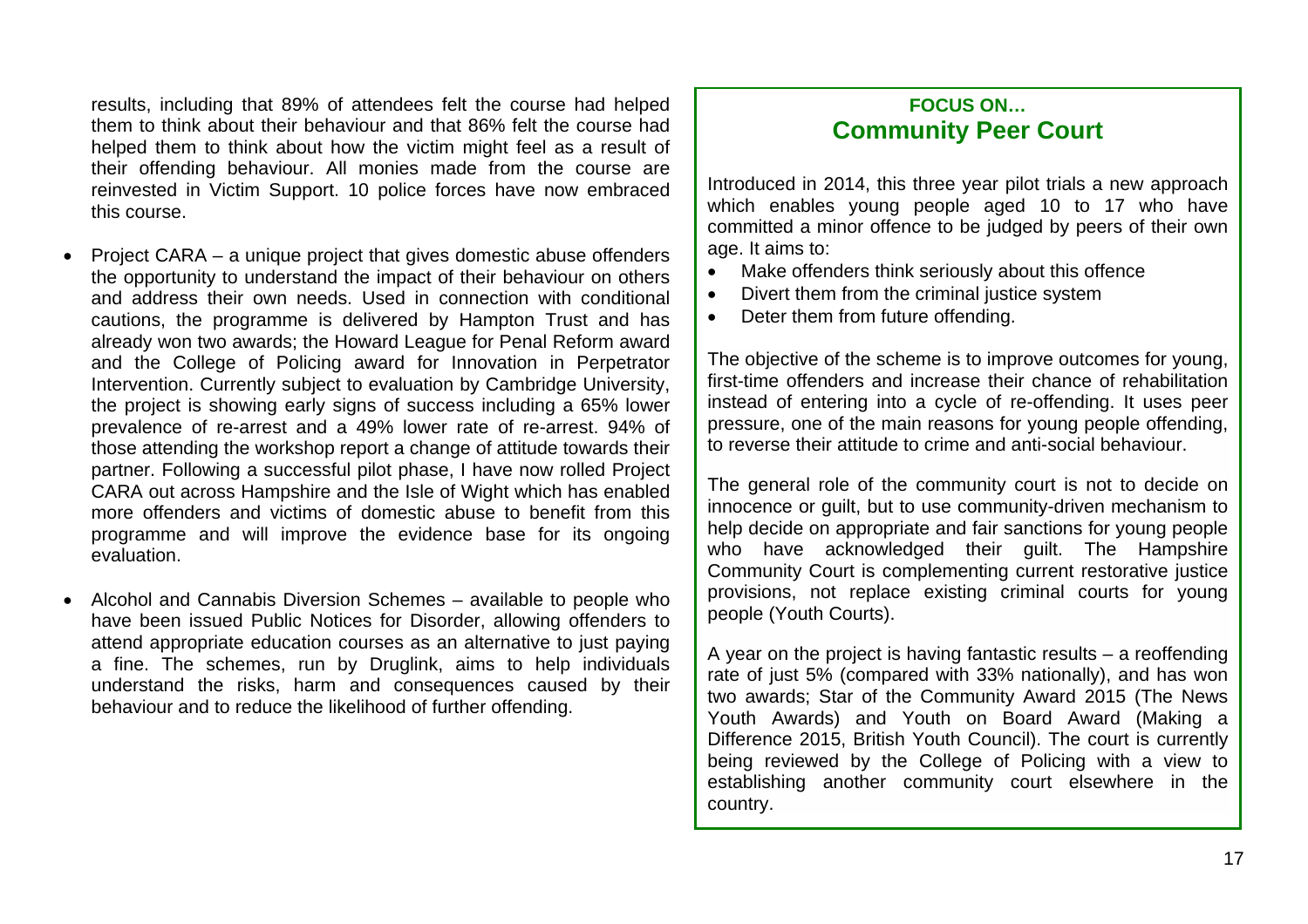#### Played a key role in the transformation of justice services

Recognising the controversial nature of government proposals in 2013 to transform justice services and introduce Community Rehabilitation Companies, I took a lead role in bringing key organisations together to discuss the impact. This led to my Reducing Reoffending conference in early 2014. I submitted my concerns about the lack of evidence base for the reforms to the Ministry of Justice and became a conduit between the department and Hampshire and the Isle of Wight stakeholders. This left me in a good position to influence and shape the Community Rehabilitation Company when it was introduced in 2015, and I have now built a good relationship with the Company. I maintain oversight of it's performance through the Local Criminal Justice Board.

#### Diverting young people from crime

A main theme from my Police and Crime Plan is to generate lasting soci al change. One of the key ways I have been able to encourage this is through funding a range of programmes for young people that divert them away from crime. Examples of projects I have funded include:

- DIVERT Delivered by Motiv8, this project aims to educate young people about the consequences of crime and ASB, reduce the number of victims of crime, increase community cohesion, provide positive diversionary activities and learning opportunities to help develop aspirations, and build relationships between with the police.
- • Cop Car - The Driving Futures, Hampshire Police Cop Car project is a 10 week challenge, which sees 11-16 year olds, who face difficulties within the normal school system, work as part of a team, in order to build an F24 Kit Car. Bringing the students together with the Police, Royal Navy and teaching and support staff, the project offers youngsters who are currently unable to attend regular schools the chance to grow in confidence, learn many new skills and to engage with the police in a positive manner. This project has been rolled out following a successful pilot phase in Eastleigh.
- Leigh Park Project Delivered by Big World Impact, this project works with young people in a deprived leaving prison area of Havant to divert people from crime and anti-social behaviour through involvement in community sport, arts, and cultural activity.

These are just three of many schemes of this kind I have funded across Hampshire and the Isle of Wight. In total, I have allocated over £1.1 million to youth diversion schemes during my term in office, which in the last nine months alone have collectively engaged with over 9,000 young people.

- Attrition rates for domestic abuse offences have fallen slightly from 29.9% in 2011/12 to 29.4% in 2014/15
- Attrition rates for sexual offences have fallen from 30.8% in 2011/12 to 24.7% in 2014/15, although there is still a significant problem with attrition rates for rape offences, which was 61.5% in 2014/15
- Almost £200,000 spent on projects that work with local prisons, either aimed at diverting young people from prison or supporting people
- number of first time entrants to the Youth Justice System from 2012 to 2015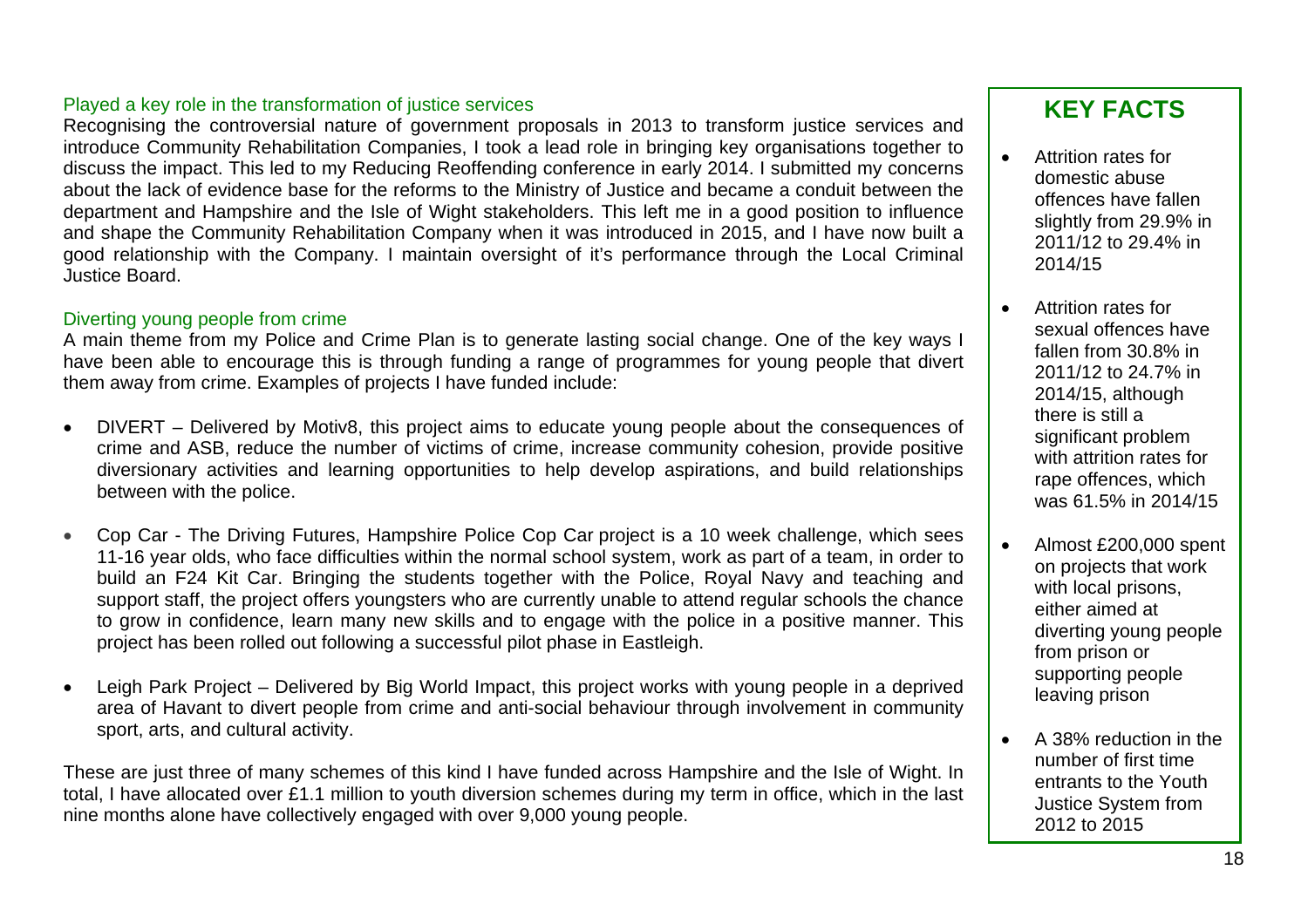#### Sharing the responsibility of tackling organised crime

Serious and organised crime groups have been disrupted by many police operations during my term, including ones targeting drug supply, child sexual exploitation, human trafficking for labour exploitation, and human trafficking for prostitution. But tackling serious and organised crime cannot be the duty of only the police. A range of other organisations have a role to play in identifying and tackling organised criminality in Hampshire and the Isle of Wight. I have improved information sharing to facilitate this joined up working, and utilised the Hampshire and the Isle of Wight Community Safety Alliance to make sure that the necessary partners have access to local analysis.

Much of Hampshire Constabulary's work to tackle serious organised crime is done regionally. I led a change in the governance structure of the South East Regional Organised Crime Unit and South East Counter Terrorism Unit, to ensure appropriate scrutiny from myself and neighbouring Police and Crime Commissioners in partnership. Locally, I funded the expansion of Operation Fortress across the force, following a successful pilot in Southampton. The operation, which tackles organised drug and firearm use and dealing, has delivered impressive results and been nationally acknowledged as good practice. I have however been disappointed that this level of intensity has not been sustainable in times of austerity.

#### Improved commissioning of Integrated Offender Management

My office has been asked by the Local Criminal Justice Board to work with partners to agree Integrated Offender Management (IOM) commissioning arrangements from April 2016. As a result of this, we are leading on the commissioning of a single tender approval to deliver IOM during 2016/17, in partnership with Hampshire County Council. I am also supporting Portsmouth and Southampton IOM schemes through annual grants, and have worked with partners to deliver an IOM housing service across Hampshire from April 2016 - these houses are primarily for offenders leaving prison with a substance misuse issue; residents are drug tested to ensure that they are drug free in the project and they must comply with a timetable of activities and engage with peer mentors and a weekly timetable of meaningful activities.

#### Maintaining border control

In 2015 the government announced plans to cut funding to Hampshire Constabulary's Marine Unit by around 50%. This caused me great concern because the unit plays a vital role in counter terrorism, especially given the attacks that other parts of the world have seen in shipping and coastal areas. The Unit also supports a number of high profile events such as Cowes Week Regatta and the Americas Cup World Series. Despite lobbying the Home Secretary to review this decision, together with other Police and Crime Commissioners along the south coast, I was extremely disappointed that the funding was cut. However, I have made up the difference from the general policing grant because this function is simply too important not to fund.

During my term in office I have invested over £2.2 million on the expansion of ANPR – Automatic Number Plate Recognition. This technology is crucial to help detect, deter and disrupt criminality at a local, force, regional and national level, including tackling travelling criminals, organised crime groups, and terrorists. In particular, I have been keen to fill gaps in coverage in rural locations, on our borders, and mobile capability.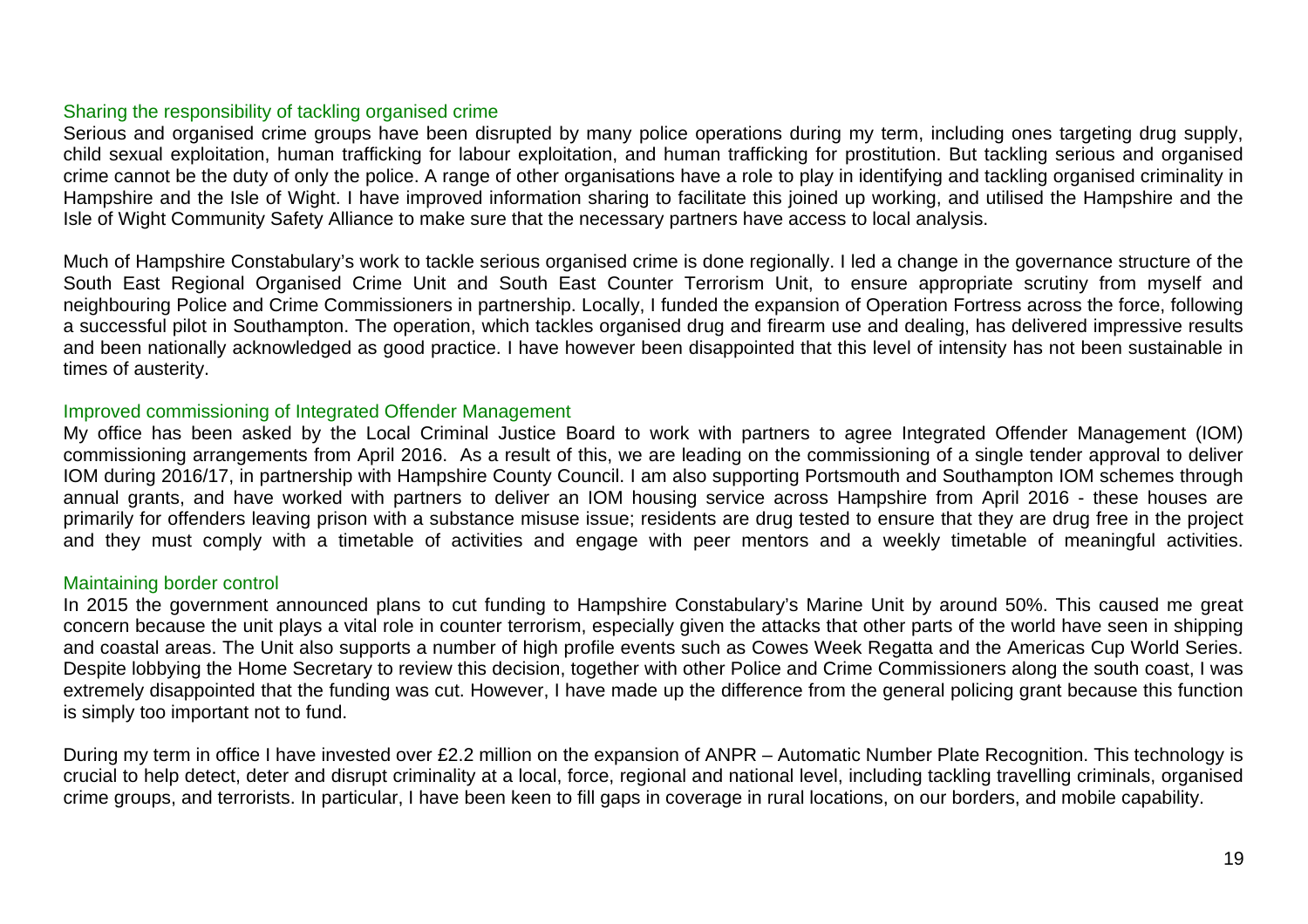# **Other achievements**

Achievements during my term have not been limited to the priorities set in my Police and Crime Plan. As other issues have emerged, I have taken steps to address these swiftly. I have also successfully fulfilled my obligations as Police and Crime Commissioner, as detailed in this section.

#### Achieving a balanced budget in unprecedented times

The 2010 Comprehensive Spending Review, coupled with the government's wider austerity measures and the overall economic, have required all police forces to achieve significant savings over the last five years. Hampshire Constabulary has been no exception to this, and was required to make £80 million worth of savings between 2010/11 and 2014/15. Achieving this saving has perhaps been the biggest accomplishment of my term in office. I have raised the council tax precept for the last three successive years, but have done so after extensive consultation with Hampshire and Isle of Wight residents, who have shown support for these decisions.

I lobbied the government in months before the 2015 Comprehensive Spending Review, to make it clear that Hampshire Constabulary could not make further cuts without significantly changing its approach to crime, especially prevention and certain low level offences. I was pleased and relieved that the final announcement confirmed that the risk to public safety from further cuts had been recognised.

Innovation in Hampshire and the Isle of Wight has continued despite financial challenges, including through monies awarded through the national Police Innovation Fund. Applications to this fund during my term in office have secured over £16 million additional funding for Hampshire and any partner applicants. This has supported innovative projects within the Estates Strategy, for joint working, introducing Body Worn Video and contact management.

#### Improved commissioning

In 2014/15 all funding was given through grants processes; at that time my Commissioning Team were still learning about needs, service supply, priorities and had still to develop the partnership networks that now inform investment.

Now there is a much clearer picture of what is needed, and we are able to distinguish between the services that require stable ongoing funding and those that are more local and flexible year on year.

- Recruited two Chief **Constables**
- Two Takeover Days held in 2015, one in Winchester and one on the Isle of Wight. 24 students had the opportunity to share their views with me and gain an insight into my role
- Responded to 44 recommendations from the Police and Crime Panel
- 3% of the workforce is Black. Asian or Minority Ethnic, compared to 7% of the population in Hampshire and the Isle of Wight
- 30% of police officers are female, compared to 29% nationally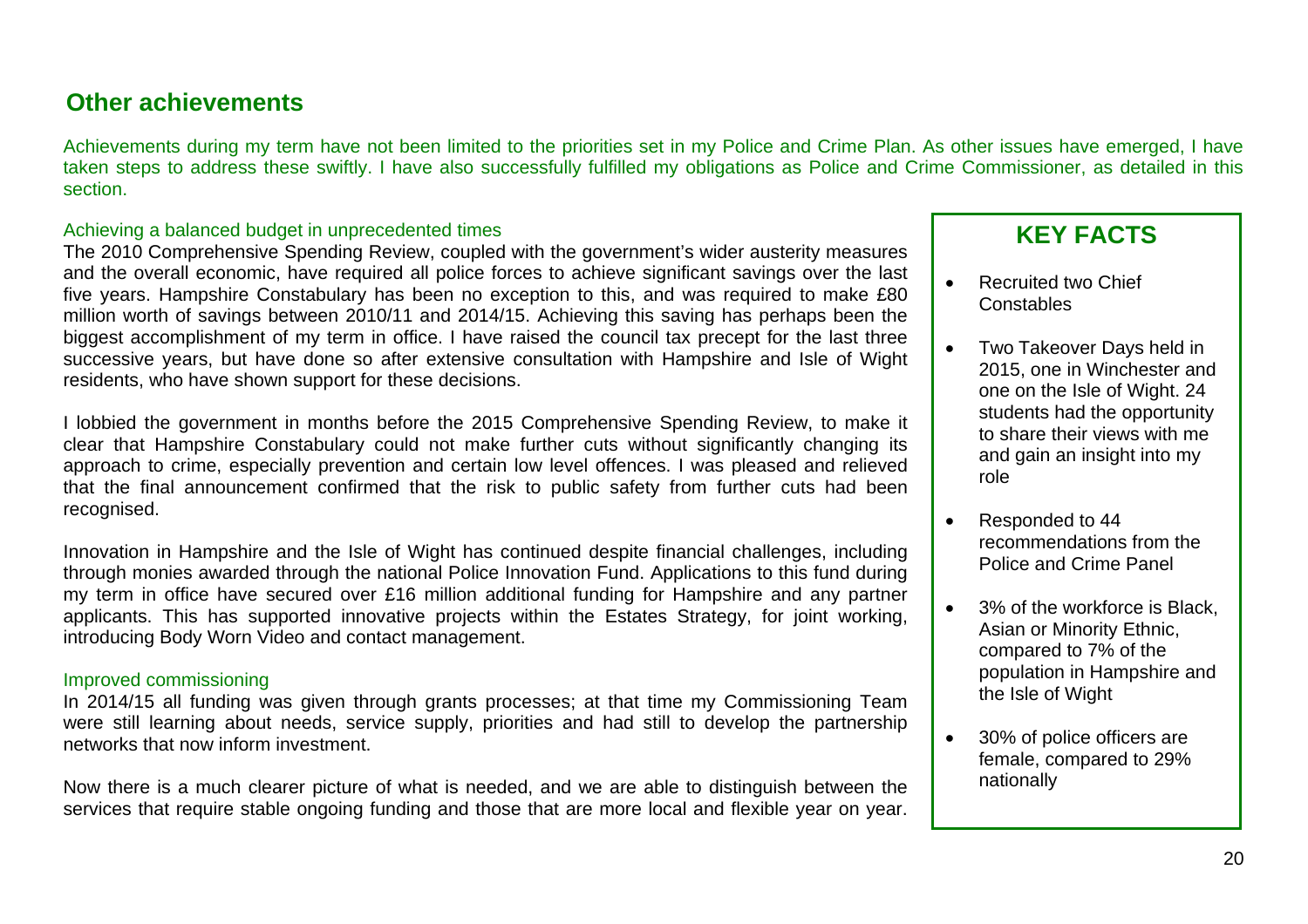As a result, there has been a shift towards contracts rather than grant funding, which ensure fair competition to bid, best value, sustainability, and enable better performance management.

My funding is only responsible for a small percentage of the total spent on achieving safer communities. Other funding comes from the Constabulary, The Community Rehabilitation Company, The Health Services, Local Authorities, and the big funding charities such as Comic

Relief, and Big Lottery. In the last few years great strides have been made in aligning priorities and funding with partner statutory agencies, for example the single specification for domestic abuse services in Hampshire; by working with partners we have developed a single approach to services, avoiding duplication, service gaps, and regional variations.

The next year will see increasing efforts to co-ordinate activities with the big charities through the South East Funders Forum. This brings together Big Lottery, Big Lottery Heritage, The Lloyds Foundation, Comic Relief, Children in Need and many others. My office will now be hosting and supporting these meetings and is already supporting the South East's OPCCs to coordinate commissioning regionally, and share lessons learned and best practice. In this way, along with our existing partnership with Community Safety Partnerships, I can ensure that support services are commissioned at the most appropriate level - local, Hampshire wide, Hampshire and the Isle of Wight, or even regionally.

#### Improved transparency

One of the motivations for the introduction of Police and Crime Commissioners was to increase the level of accountability of policing to the public and improve transparency. I have been keen to achieve this in Hampshire and the Isle of Wight. I have used my website to publish each decision I have made and details of all



53% of my media coverage has been in regional newspapers, 35% in regional online websites.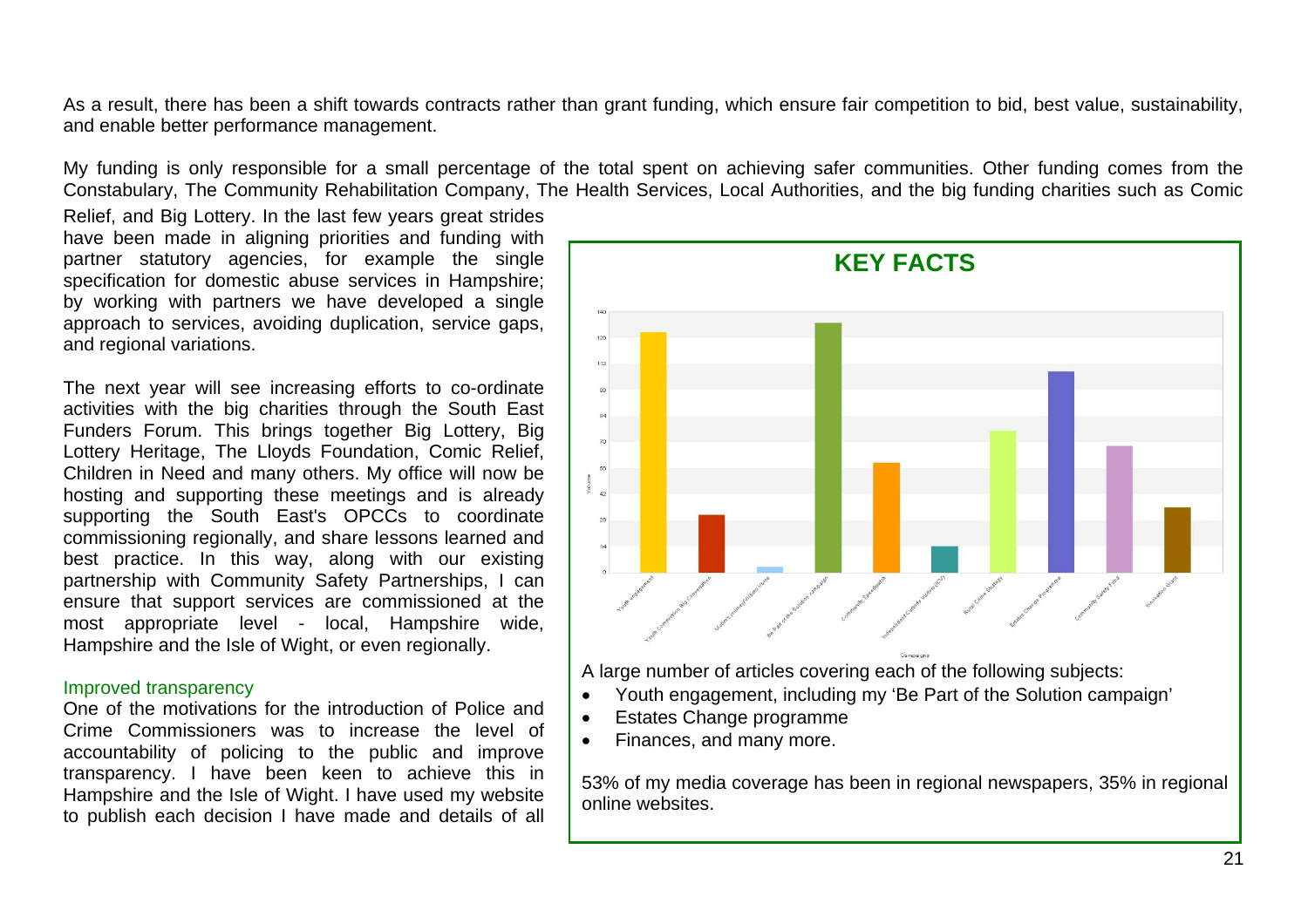expenditure over £500. I have also established a very open and transparent relationship with the local media, and frequently comment on news and policy issues, demonstrating visible, accountable leadership. This relationship has also enabled me to achieve good media coverage for a range of priorities in my Police and Crime Plan.

My 'Commissioner's Performance, Accountability, Scrutiny and Strategy (COMPASS) meetings were set up to hold the Chief Constable to account. They have now developed in to meetings where I hold the Chief Constable to account on his delivery of my Police and Crime Plan in front of the public, and also give the public an opportunity to ask us both questions. All meetings are now filmed and published on my website. During my term in office, I have held 10 such meetings travelling all over the counties. These arrangements were recognised by the Home Affairs Select Committee in 2014 as part of their review of Police and Crime Commissioner progress to date.

I am of course held to account by Hampshire and the Isle of Wight's Police and Crime Panel, which is made up of representatives from each of the local authorities in the Hampshire policing area and two independent co-opted members. During my term the Panel has held me to account over various matters, including raising the council tax precept, the development and delivery of my Police and Crime Plan, and my decisions. It has conducted thorough scrutiny of my work in tackling a range of issues – rural crime, youth offending, victims and witnesses, mental well-being and policing, child sexual exploitation, anti-social behaviour, and human trafficking and modern slavery. As a result of these scrutiny sessions the Panel has made 44 recommendations to me, the vast majority of which I have completed or made significant progress with.

#### Ensuring there is an effective Independent Custody Visiting scheme

One of my duties as Police and Crime Commissioner is to ensure there is an effective Independent Custody Visiting (ICV) scheme. These are volunteer members of the public who are impartial, independent of the police and have no direct association with the criminal justice system. Their role is to visit all police custody suites across Hampshire and the Isle of Wight unannounced to evaluate the welfare

### **FOCUS ON… The Youth Commission**

I am committed to consulting with a wide cross section of communities across Hampshire and the Isle of Wight. I signed the Howard's League pledge to consult young people in developing my plan, and have continued to make consultation with young people a priority throughout my term.

I launched my Youth Commission in 2014 which is made up of up to 50 young people aged 14 to 25 who:

- Talk with young people in their communities to understand their policing and criminal justice concerns
- Provide opportunities for young people to inform, support and challenge my work
- Identify the root causes of problems, making recommendations for change and working on solutions

During my term the Youth Commission has had many achievements, not least consulting with almost 4,000 young people, providing numerous workshops, and making recommendations to me to inform the continual development of my Police and Crime Plan. It has also played a significant role in delivering 2 highly successful campaigns – the 'Lethal Highs' campaign on tackling the use of new psychoactive substances, and 'Be Part of the Solution' to encourage young people to be part of the solution to crime rather than part of the problem.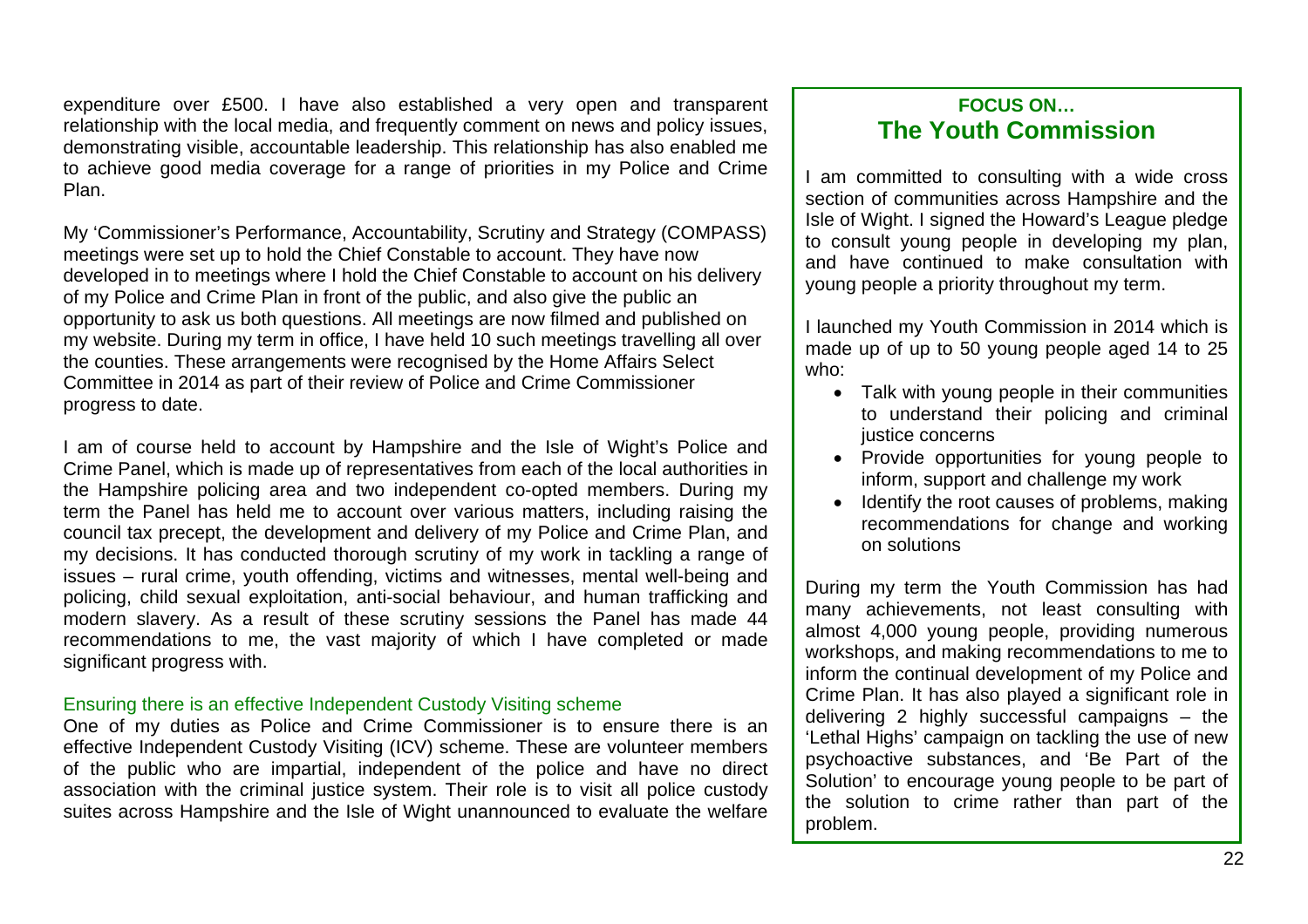of detainees. In Hampshire and the Isle of Wight, the scheme has been running for 30 years. In 2015, 25,544 people went through Hampshire and Isle of Wight custody suites. During that time, ICVs made 290 unannounced visits in suites across the county and interviewed 895 detained persons, which equates to 3.5% of the overall custody population.

#### Improving policing for young people

Within my Police and Crime Plan I pledged to task Hampshire Constabulary to produce a Youth Strategy, outlining how they will work effectively with partners to provide a policing service that delivers the best outcomes for children and young people. This strategy was published in 2015 and sets out how Hampshire Constabulary will improve relationships between young people and the police, ensure the police service is relevant to young people's lifestyles and ways of thinking, prevent young people becoming victims or witnesses of crime, and prevent stereotyping of young people. I am now represented by my Office at the board which is currently implementing over 30 actions from the strategy.

One of the best ways for young people to influence policing is from the inside, and I have been a keen supporter of the Police Cadets who achieve just that. The scheme involves uniformed young people regularly volunteering with the police and undertaking team working and leadership exercises as part of The Duke of Edinburgh's Award scheme. The scheme provides cadets with the opportunity to develop leadership skills, engage with different teams across Hampshire Constabulary, enhance the lives of young people and have fun while gaining nationally recognised accredited qualifications. They also have the chance to be involved in local, regional, national and international policing and community engagement events.

#### Improving trust and confidence in the police

In fulfilling my responsibility to hold the Chief Constable to account, I have held a series of 'Progress 21' meetings at which I scrutinise the performance of Hampshire Constabulary towards their 21 Commitments in delivering my Police and Crime Plan. These quarterly meetings provide an important opportunity to meet with the Chief Constable and other senior officers to discuss their progress

### **FOCUS ON… Hosting conferences**

During my term I have hosted eight conferences, most with over 100 stakeholders attending from across Hampshire and the Isle of Wight:

- October 2013 Domestic Abuse
- March 2014 Reducing Reoffending
- October 2014 Victims
- May 2015 Anti-Social Behaviour
- May 2015 Adult Safeguarding (Isle of Wight)
- September 2015 Sexual Crime Strategy launch / workshop
- September 2015 Business cyber crime event
- November 2015 Restorative Justice Strategy launch
- February 2016 Modern Slavery Partnership conference
- March 2016 Adult Safeguarding (Isle of Wight)

These conferences have been vital to share best practice, encouraged and improved partnership working, and helped shape my policy.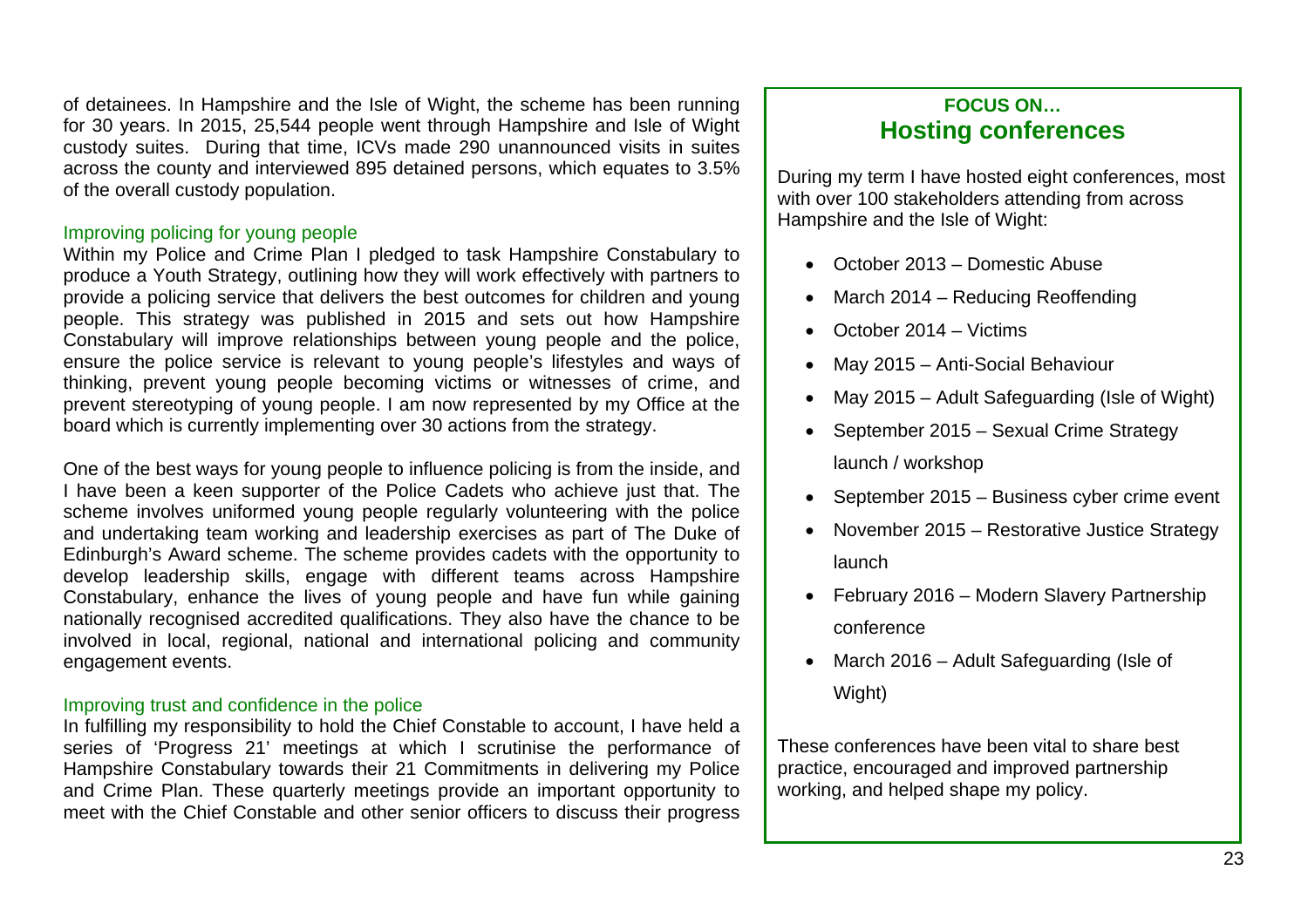in detail, and for me to raise any concerns I may have about their performance.

Upon taking office I was aware of the divide between the police and the diverse communities they serve. I was keen to ensure Hampshire Constabulary mirrors the community it serves, and as such set a challenging three year target to make sure that 5.5% of new recruits by March 2016 came from a Black and Minority Ethnic (BME) background. Despite a period of cut backs and limited recruitment due to austerity, I pushed Hampshire Constabulary to increase its dialogue with diverse communities and make the police service an attractive employment option for BME individuals. At the end of 2012/13, only 3.0% (18/595) recruits to Hampshire Constabulary were from a BME background. By the end of January 2016 this had increased to 3.7%. It is unlikely Hampshire Constabulary will achieve the 5.5% target by the end of March 2016, but the organisation has made great strides in engaging and communicating with BME communities. The Constabulary has now created a Diverse Recruitment Retention and Progression Plan which previously never existed to help support potential BME recruits apply for posts within the police service and support them through their career within the Constabulary. Whilst I am disappointed that the target has not been met, I am pleased that the Constabulary has built bridges and relationships with communities which were previously disenfranchised and lacked any confidence in the police service. BME individuals who previously had never considered a career with Hampshire Constabulary are now working for the organisation and making a real difference.

I have maintained a close eye on complaints made about Hampshire Constabulary, as well as dealt with complaints made about the Chief Constable, and have had no cause for concern in either area. During my term of office, there have been 36 complaints made against the Chief Constable. In all cases, it was found there was no case to answer against the Chief Constable personally or the matters have been locally resolved by way of a letter of explanation to the complainant.

I have also reviewed the timeliness of complaints being resolved, the circumstances of high risk gross misconduct cases and many other areas and have found all to be handled satisfactorily. In addition to this, I have successfully recruited a panel of legally qualified individuals who will now chair gross misconduct hearings which are to be held in public, further enhancing the independence and transparency of the police complaints process.

- 66% of allegations made by the public about Hampshire Constabulary are investigated, compared to 43% in similar forces
- 17% of complaints about Hampshire Constabulary are upheld, compared to 19% in similar forces
- Rated 'good' by HMIC's PEEL Inspection
- Policing in Hampshire and the Isle of Wight costs 44p per person per day, compared to a national average of 55p a day
- The OPCC has 3.359 Twitter followers. An average of two new users a day
- 351 'likes' on Facebook, reaching 1,790 people
- Nearly 19,000 user sessions on OPCC website since its launch
- Since April 2014, 100,000 people have directly benefitted from my grant funding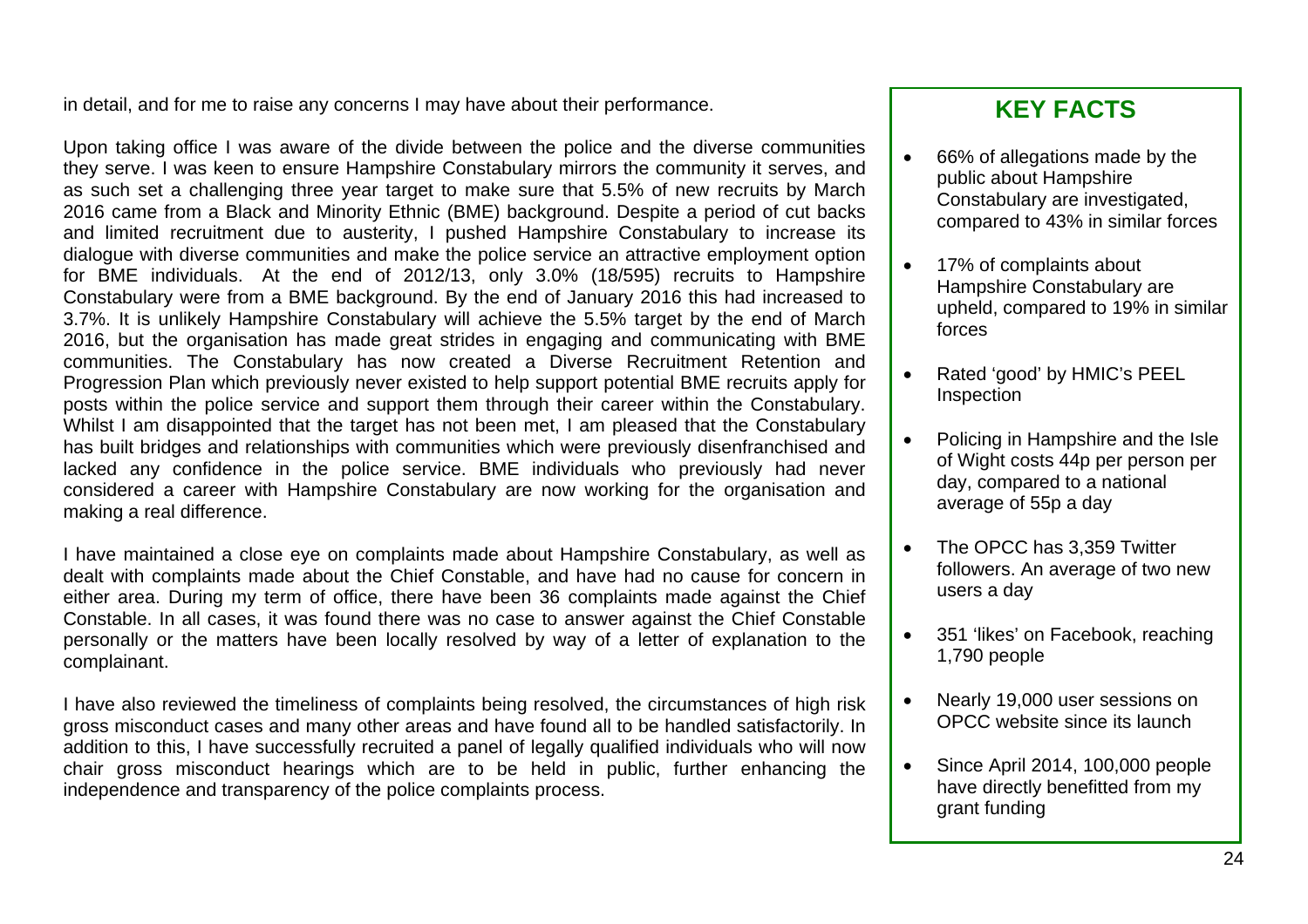Her Majesty's Inspectorate of Constabulary (HMIC) has recently rated Hampshire Constabulary as 'good' at understanding, engaging with, and treating fairly the people it serves to maintain, and improving its legitimacy. It highlighted that officers and staff recognise the importance of "dealing with the public in a fair, polite and professional way and how this supports public confidence in the police" (HMIC, PEEL: Police Legitimacy, Hampshire Constabulary, 2015).

#### Kept office costs low

Whilst my role is far broader than the former Police Authority, throughout my term in office I have been careful to ensure that the costs of the Office of the Police and Crime Commissioner have not exceeded the costs of the Police Authority that came before it. This has recently been independently verified by Grant Thornton UK LLP. I have carefully selected and developed a highly skilled team, enabling me to deliver with confidence and professional competence.

#### Hosting the national ACRO Criminal Records Office

ACRO Criminal Records Office manages criminal record information and improves the exchange of criminal records and biometric information. I negotiated Hampshire as the lead host force and my Deputy Police and Crime Commissioner, Rob Jarman, now sits on the governance board. In 2014/15, amongst other things, ACRO dealt with over 100,000 requests for criminal conviction information held oversees, issued almost 7,000 International Child Protection Certificates, and produced their first strategic assessment which analysed foreign national offending in the UK.

#### Ensuring the public are able to influence and shape policing

Engagement with the public is of course a key priority for me – making sure that I am able to tackle the issues raised by communities across Hampshire and the Isle of Wight, striving to ensure everyone has equal opportunity to share their concerns with me and influence the direction of local policing. As part of this engagement I regularly attend various events including but not limited to:

- Gosport Summer Passport Scheme Vaisakhi Festival in Southampton
	-
- 
- 
- Romsey Agricultural Show Mela Festival
- Hampshire County Sports Day Hampshire Pride
- 
- 
- New Forest Show  **Highclere County Show**
- Alresford Show Winchester and Fareham Access All Areas
	-
	-
- Whestival Whestival Safer Gosport Community Day

I meet regularly with the Presidents of the four University Student Unions in Hampshire to inform them about issues and changes and obtain their support in giving out crime prevention advice to students. I have also undertaken a serious of 'walk-abouts', joined street pastors on patrol, visited youth offending teams, a boxing academy, Neighbourhood Watch meetings, football projects, and much more.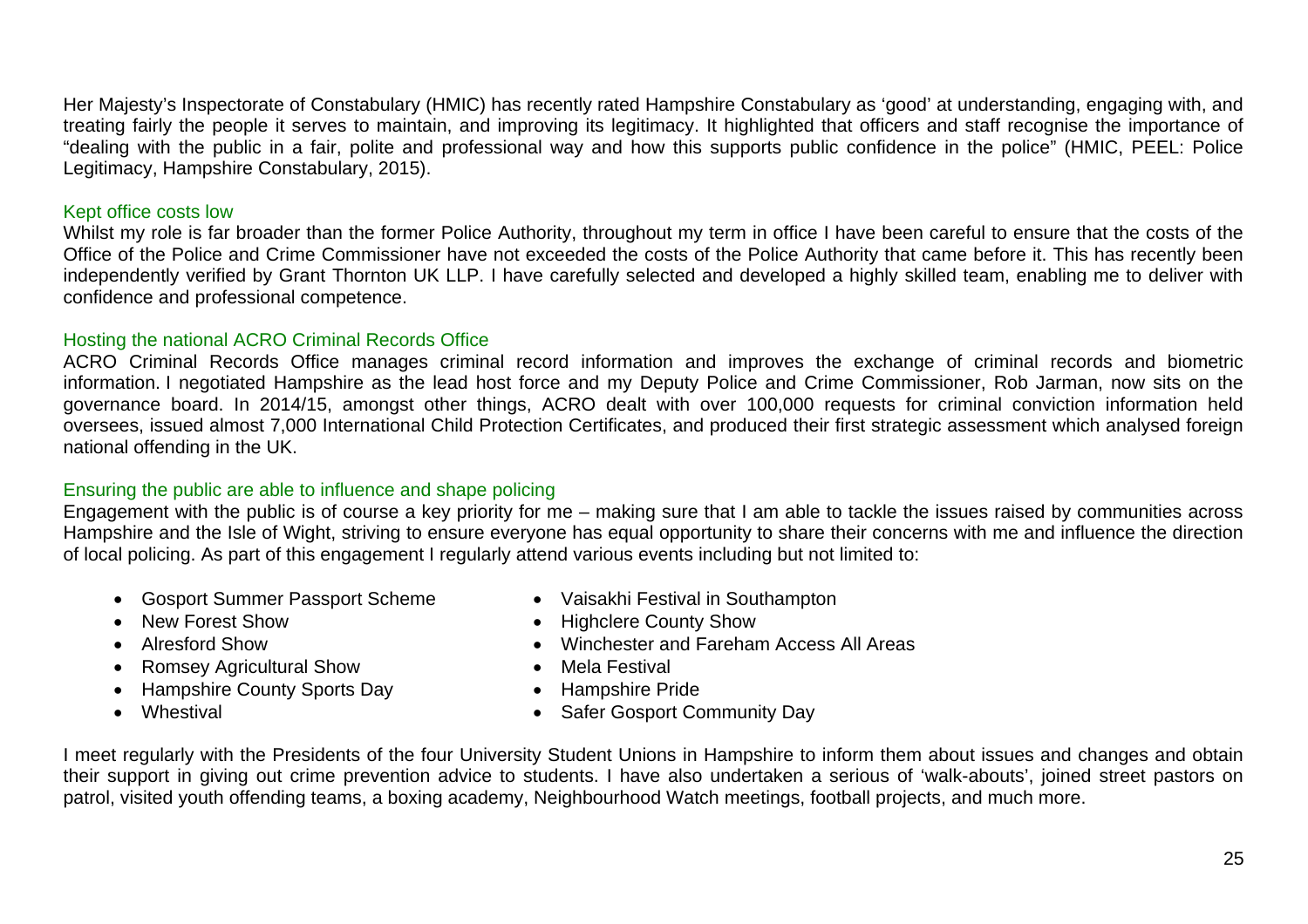From early on in my term I have been keen to engage with members of the public and stakeholders through digital channels. An external newsletter was set up in May 2013 as a way of keeping interested members of the public informed about my various activities and the progress being made in delivering my plan. There are now over 2,300 subscribers to this newsletter and its readership is well above the average for government organisations.

I have also run a number of surveys to consult with the public on specific issues, ensuring that their views are represented in my decision making. Topics include:

- Council Tax precept consultations (the latest one consulting over 2,500 people)
- Community remedy (over 800 respondents)
- Business Crime survey (to inform the Business Crime strategy)

#### Run highly successful campaigns

During my term in office I have run three particularly successful campaigns. The 'Lethal Highs' campaigned was in response to the prevalence and dangers of new psychoactive substances, which is an issue I have raised locally and nationally for some time. Together with my research in to the issues and the Youth Commission identifying a need for improved education and awareness-raising, these resulted in the launch of the campaign during an awareness week in October 2015. The launch week was a huge success with the @Hantsyc twitter activity achieving 42,000 impressions, the four films we produced being viewed 650 times and used by some schools in assemblies or PSHE classes, 400 posters and 3,000 leaflets distributed on request to a variety of organisations, two workshops held with youth organisations, a good level of media interest and a mention in parliament. Requests continue to come into the office for the materials and for further workshops and more partners are coming on board to support the campaign as it moves into the next phase.

My 'Be Part of the Solution' campaign was born out of the Youth Commission's Big Conversation, which found that young people wanted to change the perception of them to being seen as part of the solution to crime and anti social behaviour in their communities, instead of the problem. The Be Part of the Solution campaign encourages young people aged between 14 and 25 years to promote what they are doing in their local community, to improve their personal relationships or the quality of life of their family and friends and to make informed choices, or pledge to do this and to be part of the solution.

Finally, my 'Stop Modern Slavery' campaign helped people to know how to spot the signs of modern slavery and report their suspicions, launched at the same time as the Modern Slavery Partnership. The aim of the campaign is to encourage people to make a pledge that they will help 'stop modern slavery'. This campaign is in its infancy and is being developed as part of the Modern Slavery Partnership's Prevent strand. The first Modern Slavery Partnership conference took place in February 2016, which brought together stakeholders from across the county and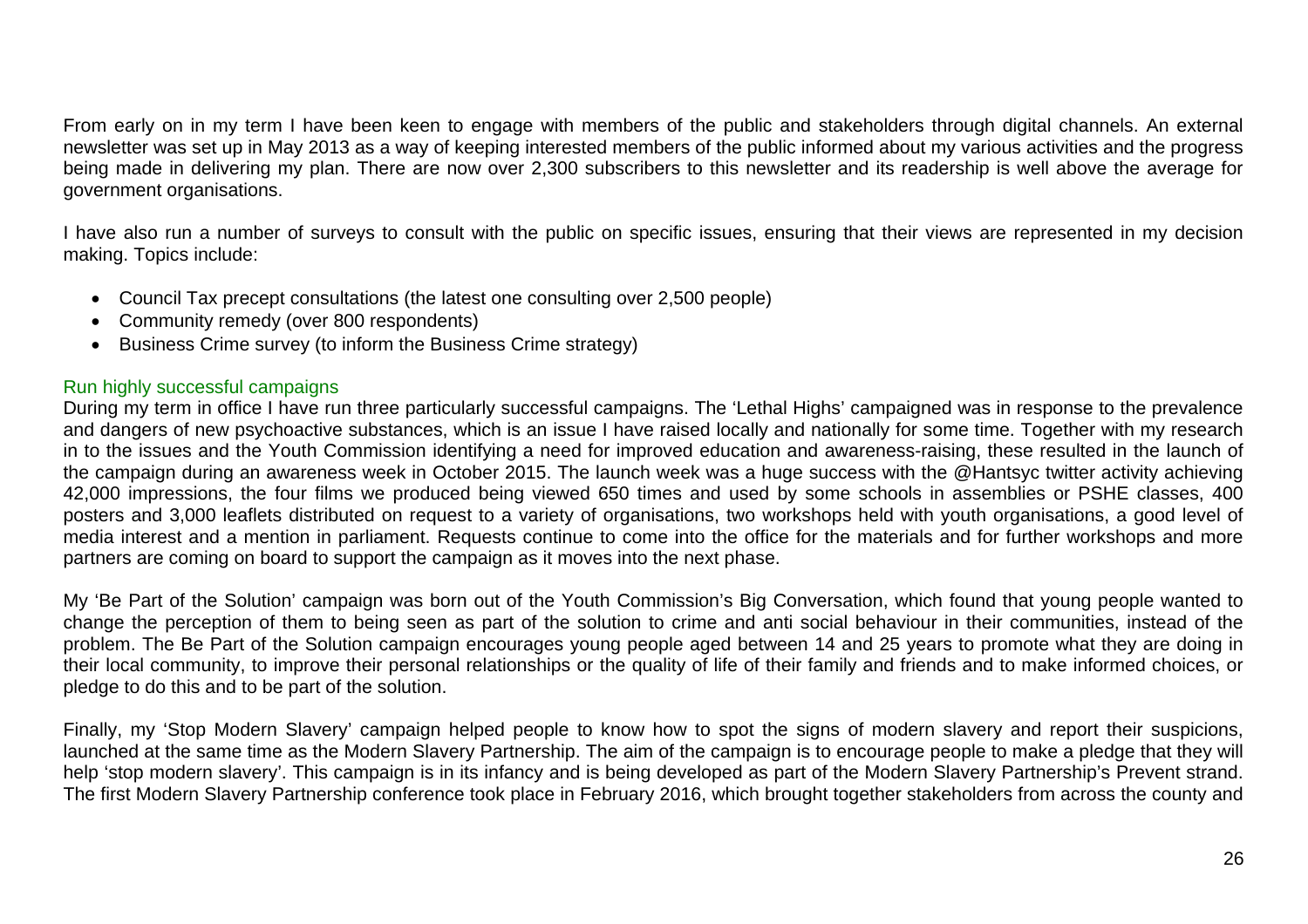national leads in this area to share best practice, which will be followed up with master classes later in the year.

#### Making sure Hampshire Constabulary is fit for purpose

Hampshire Constabulary, like all other police forces, as a responsibility to meet certain requirements, known as the Strategic Policing Requirement. I have scrutinised Hampshire's ability to fulfil their obligations within this, through my Progress 21 agenda, and am satisfied that Hampshire and the Isle of Wight has the capability to meet the requirement.

I have maintained good standards of audit throughout my term, and in 2013 I formed an independent Joint Audit Committee with the Chief Constable. Internal audit requirements are outsourced to H3, whilst external functions have been undertaken by Ernst and Young.

A certain element of risk cannot be avoided in this role, but I have always identified, analysed and prioritised the risks I face, maintaining a process to record, manage and mitigate these risks. My risk register is scrutinised internally by senior leaders, and is also monitored alongside Hampshire Constabulary's at the HQ Portfolio Board.

It is also important to recognise the role that others play in holding Hampshire Constabulary to account. In particular, Her Majesty's Inspectorate of Constabulary (HMIC) play an important role in inspecting all police forces and have the ability to compare and contrast Hampshire and the Isle of Wight to other parts of the country. This certainly enhances my ability to scrutinise activity at a local level.

During my term HMIC has explored many different aspects of local policing, highlighting both good practice and areas for improvement in Hampshire and the Isle of Wight. Particular strengths for Hampshire Constabulary have been highlighted as the roll out of body worn video cameras for officers, the investment in neighbourhood policing, multi-agency working arrangements and investment into the innovative cyber crime hub. HMIC also identified areas where the constabulary has been required to make improvements such as with the way crimes are recorded, the increase in reports of sexual offences, the limited number of convictions for sexual offences and the constabulary's approach to victims of domestic abuse being resolved through the Resolution Centre. Hampshire Constabulary is making strong investments in tackling more non-traditional crimes such as cyber crime and child sexual exploitation, and HMIC has recognised the close partnership working between myself and the Constabulary allowing for both accountability and scrutiny of the force to be productive and positive. However, I have felt that at times HMIC's inspection regime has been over burdensome, requiring an unprecedented amount of local policing time to service it, at a time when local resources have considerably reduced.